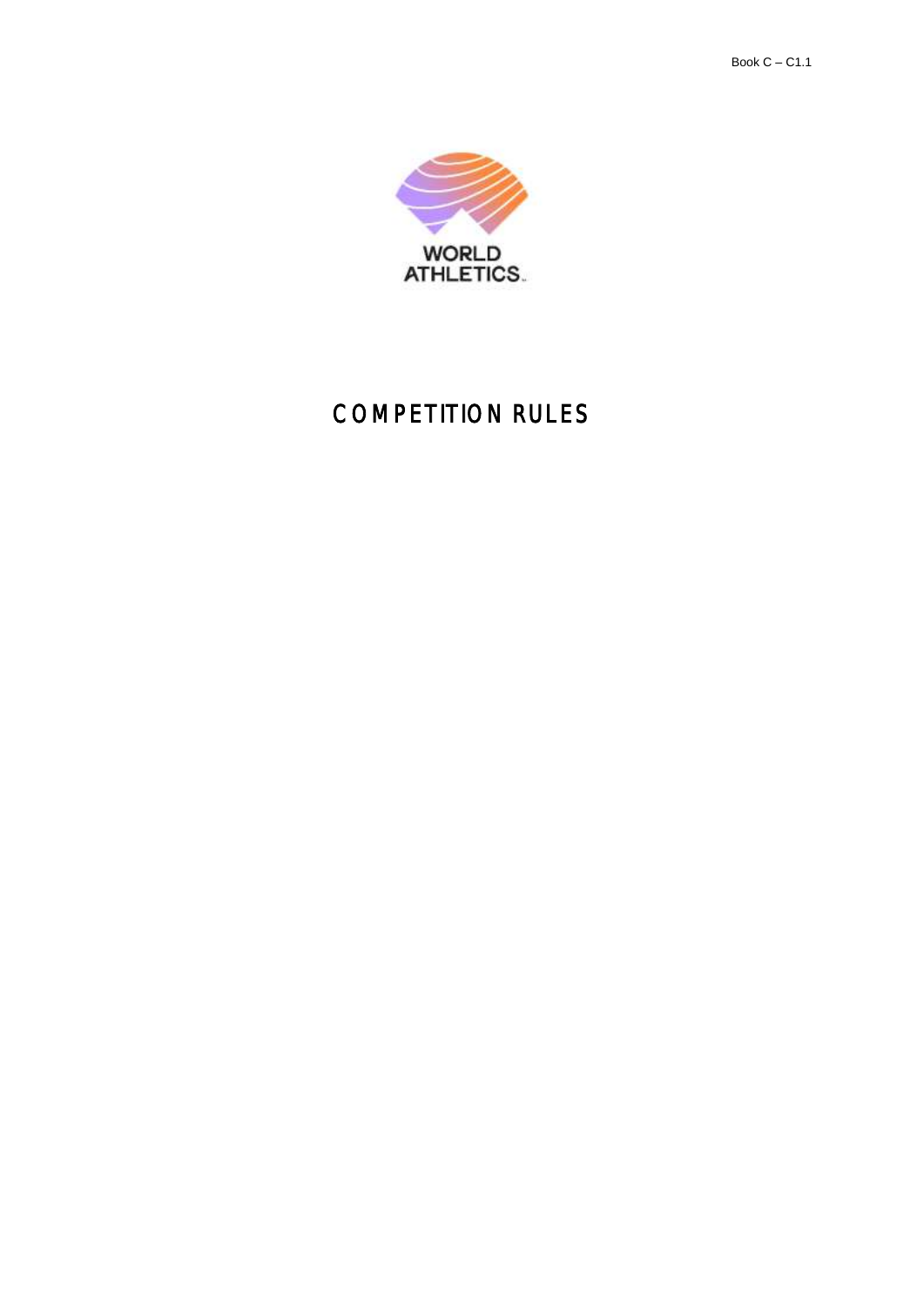# Amendments

| Approval date by<br>Council | Effective date   | Rule<br>number(s) | Subject                             |
|-----------------------------|------------------|-------------------|-------------------------------------|
| 02 December 2020            | 17 December 2020 | 31.3.5            | <b>World Records</b>                |
| 02 December 2020            | 17 December 2020 | 31.14.4           | World Records                       |
| 17 March 2021               | 01 November 2021 | 18.3              | Referees                            |
| 17 March 2021               | 01 November 2021 | 18.5              | Referees                            |
| 17 March 2021               | 01 November 2021 | 19.1              | Judges                              |
| 17 March 2021               | 01 November 2021 | 25.4              | Competition Secretary,              |
|                             |                  |                   | <b>Technical Information Centre</b> |
|                             |                  |                   | (TIC)                               |
| 17 March 2021               | 01 November 2021 | 32                | Events for which World              |
|                             |                  |                   | Records are Recognised              |
| 28 July 2021                | 01 November 2021 | 19.4              | Judges                              |
| 28 July 2021                | 01 November 2021 | 31.14.4           | World Records                       |
| 28 July 2021                | 01 November 2021 | 32                | Events for which World              |
|                             |                  |                   | Records are Recognised              |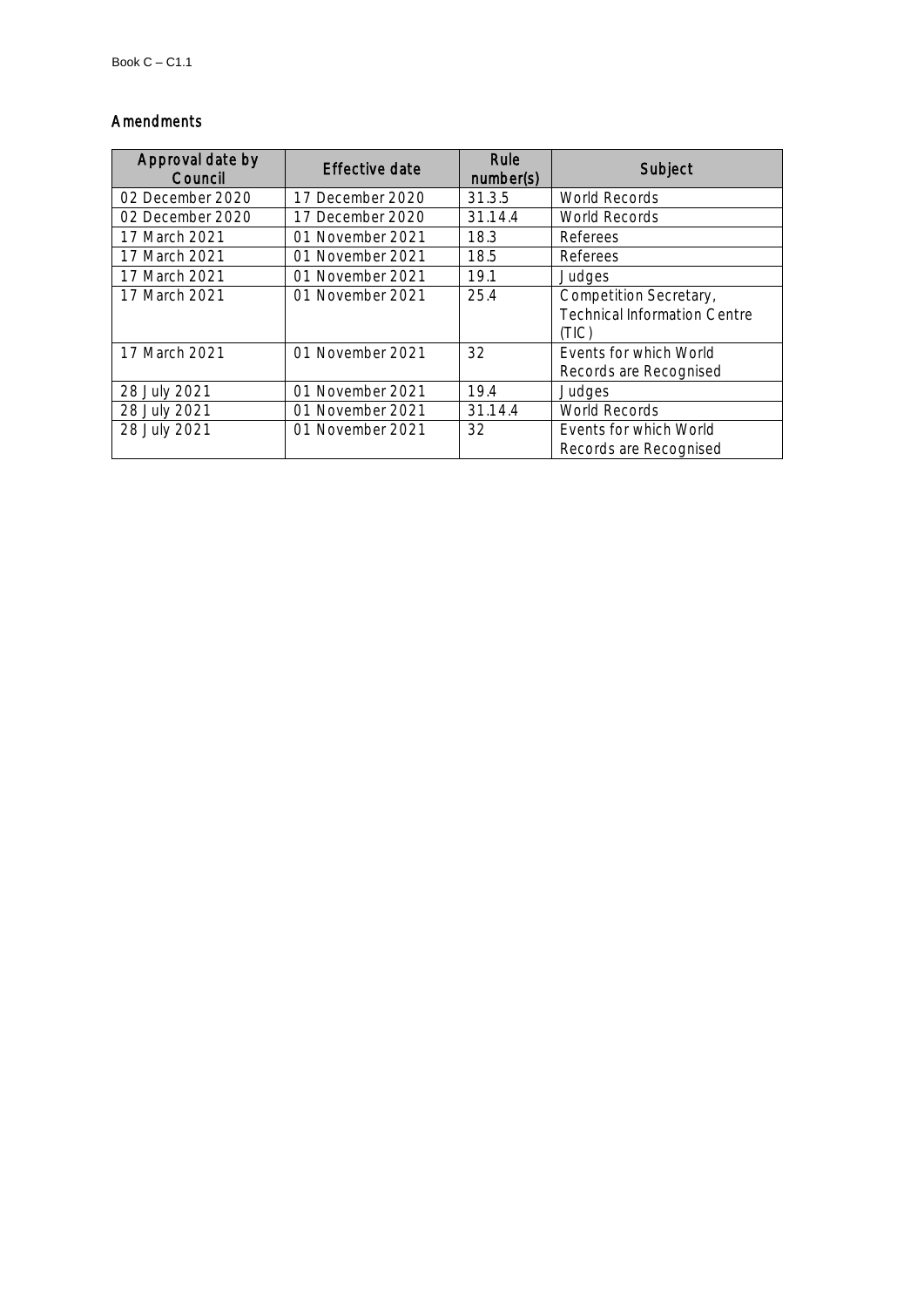## PART I - GENERAL

#### $\mathbf{1}$ Authorisation to Stage Competitions

- World Athletics is responsible for supervising a global competition system in cooperation with the  $1.1$ Area Associations. World Athletics shall coordinate its competition calendar and those of the respective Area Associations in order to avoid or minimise conflicts. All International Competitions must be authorised by World Athletics or an Area Association in accordance with this Rule 1. Any combination or integration of International Meetings into a Series / Tour or League requires a permit from World Athletics or the concerned Area Association including the necessary regulation or contractual condition for such an activity. The operation may be delegated to a third party. In the event that an Area Association fails properly to manage and control International Competitions in accordance with these Rules, World Athletics shall be entitled to intervene and take such steps as it deems necessary.
- World Athletics alone shall have the right to organise the Athletics competition at the Olympic  $1.2$ Games and the competitions that are included in the World Athletics Series.
- $1.3$ World Athletics shall organise a World Championships in odd-numbered years.
- $1.4$ Area Associations shall have the right to organise Area Championships and they may organise such other intra-Area events as they deem appropriate.
- $1.5$ Competitions Requiring a World Athletics Permit:
	- A World Athletics permit is required for all International Competitions listed in paragraphs  $1.5.1$ 1.2, 1.3, 1.4 and 1.5 of the International Competition definition.
	- $1.5.2$ An application for a permit must be made to the Chief Executive Officer by the Member in whose Country or Territory the International Competition is to take place not later than 12 months prior to the competition, or such other deadline as may be established by the Chief Executive Officer.
- $16$ Competitions Requiring an Area Association Permit
	- $1.6.1$ An Area Association Permit is required for all International Competitions listed in paragraphs 1.7, 1.8, 1.9, and 1.10 of the International Competition definition. Permits for International Invitation Meetings or competitions where appearance fees, prize money and/or the value of non-cash prizes exceed USD 250,000 in total, or USD 25,000 for any one event, shall not be issued prior to the Area Association's consultation with the Chief Executive Officer regarding the date.
	- An application for a permit must be made to the appropriate Area Association by the  $1.6.2$ Member in whose Country or Territory the International Competition is to take place not later than 12 months prior to the competition, or such other deadline as may be established by the Area Association.
- $17$ Competitions Authorised by a Member:

Members may authorise national competitions, and foreign athletes may participate in those competitions, subject to the Requirements to Compete in International Competition Rules. If foreign athletes do participate, appearance fees, prize money, and/or non-cash prizes for all athletes at such national competitions shall not exceed USD 50,000 in total, or USD 8,000 for any one event. No athlete may participate in any such competition if they are ineligible to participate in the sport of Athletics under the rules of World Athletics, the host Member, or the Member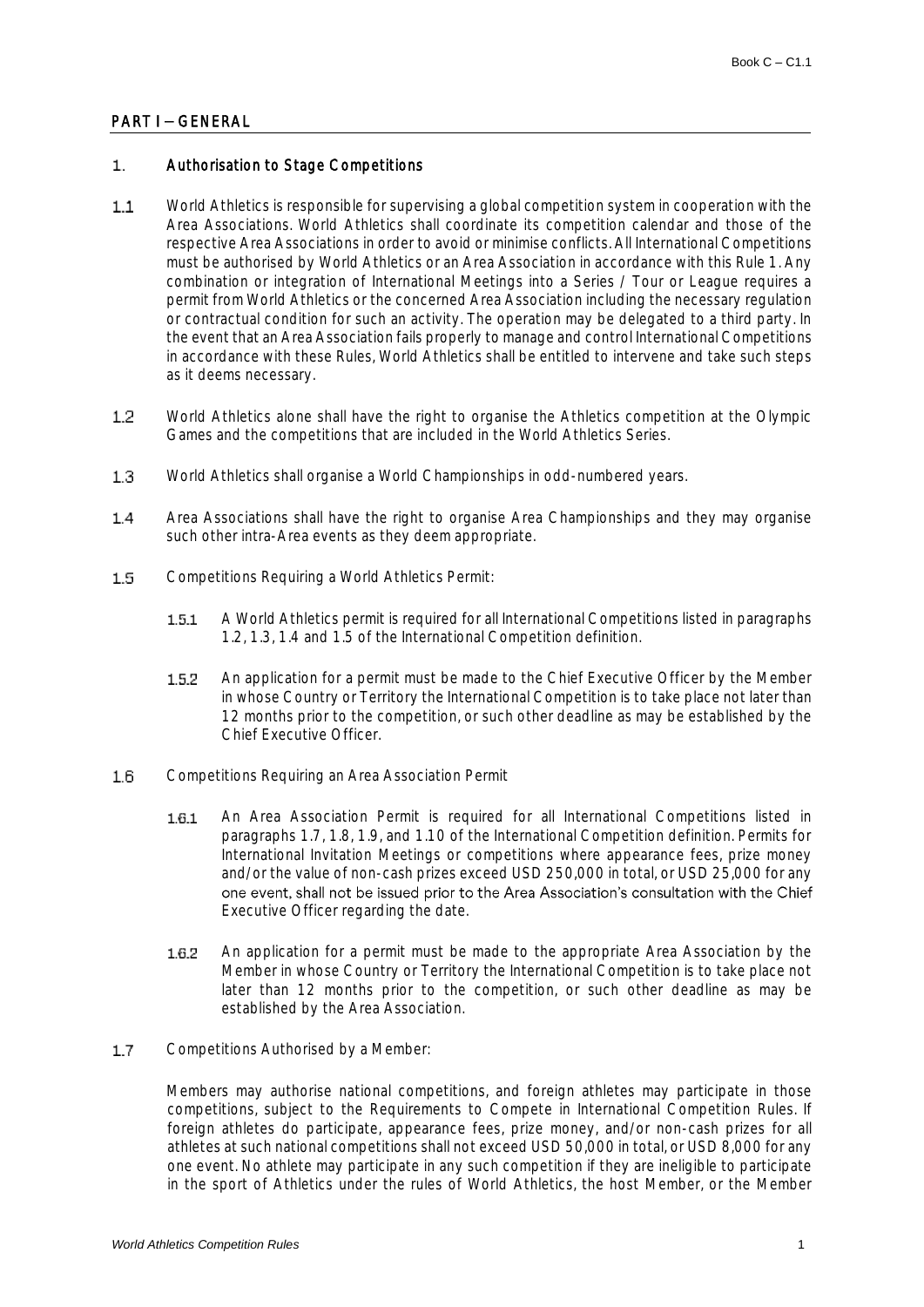Federation to which they are affiliated.

#### 2. Regulations Governing the Conduct of International Competitions

- $2.1$ The Council may produce Regulations governing the conduct of International Competitions held under the Rules and regulating the relationships of athletes, athletes' representatives, meeting organisers and Members. These Regulations may be varied or amended by Council as it sees fit.
- 22 World Athletics and Area Associations may designate one or more representatives to attend every International Competition requiring a World Athletics or Area Association Permit respectively to ensure that the applicable Rules and Regulations are complied with. At the request of World Athletics or Area Association respectively, such representative(s) shall render a compliance report within 30 days of the end of the International Competition in question.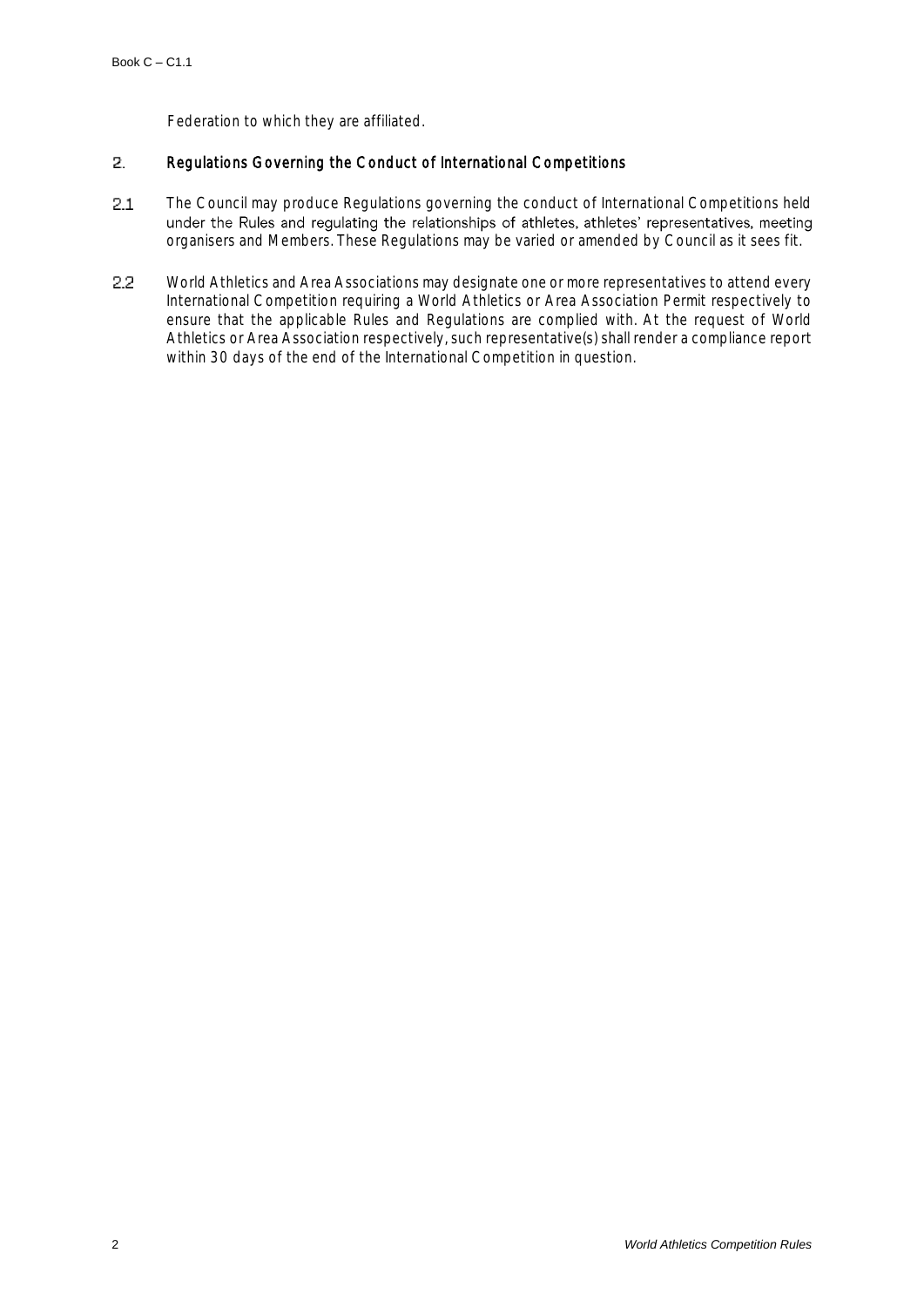### PART II - COMPETITION OFFICIALS

#### 3. International Officials

- $31$ At competitions organised under paragraphs 1.1, 1.2, 1.3 and 1.6 of the International Competition definition, the following officials should be appointed internationally:
	- $311$ Organisational Delegate(s)
	- $3.1.2$ Technical Delegate(s)
	- Medical Delegate  $3.1.3$
	- $314$ Anti-Doping Delegate
	- $3.1.5$ International Technical Officials
	- $3.1.6$ International Race Walking Judges
	- $3.1.7$ International Road Course Measurer
	- 3.1.8 International Starter
	- International Photo Finish Judge  $3.1.9$
	- 3.1.10 Jury of Appeal

The number of officials appointed in each category, how, when and by whom they shall be appointed, shall be indicated in the applicable World Athletics (or Area Association) Technical Regulations.

For competitions organised under paragraphs 1.1. and 1.5 of the International Competition definition, Council may appoint an Advertising Commissioner. For competitions under paragraphs 1.3, 1.6 and 1.10 of the International Competition definition, any such appointments will be made by the relevant Area Association, for competitions under paragraph 1.2 of the International Competition definition, by the relevant body, and for competitions under paragraphs 1.4, 1.8 and 1.9 of the International Competition definition, by the relevant Member.

### Note (i): The International Officials should wear distinctive attire or insignia.

Note (ii): The International Officials in paragraphs 3.1.5 to 3.1.9 of this Rule may be classified as World Athletics Level and Area Level according to the applicable World Athletics Policy.

The travelling and accommodation expenses of each individual appointed by World Athletics or an Area Association under this Rule or under Rule 2.2 of the Competition Rules shall be paid to the individual according to the relevant regulations.

#### $4<sup>1</sup>$ Organisational Delegates

The Organisational Delegates shall maintain close liaison with the Organisers at all times and report regularly to Council (or Area Association or other relevant governing body), and they shall deal as necessary with matters concerning the duties and financial responsibilities of the Organising Member and the Organisers. They shall cooperate with the Technical Delegate(s).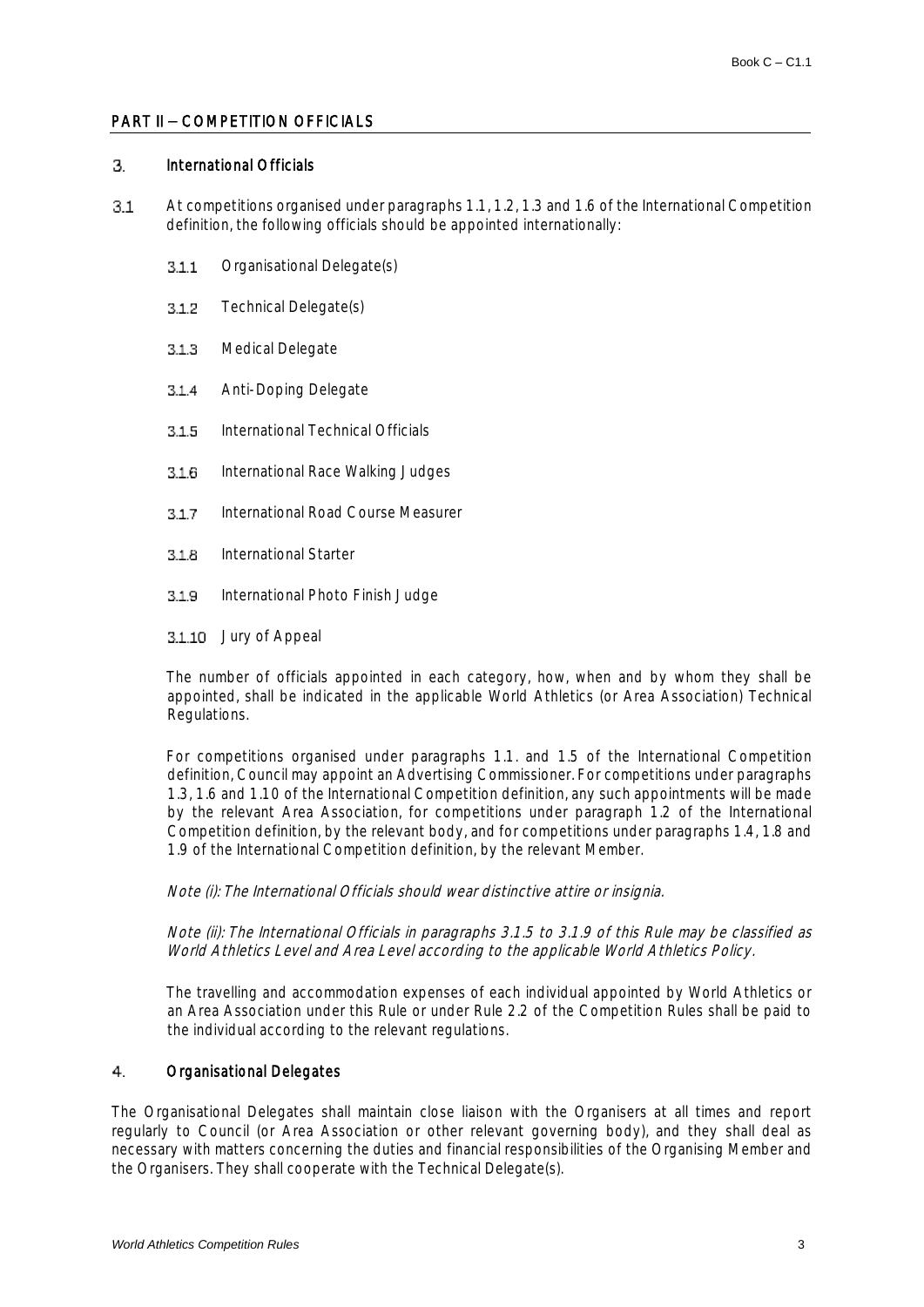#### 5. Technical Delegates

 $5.1$ The Technical Delegate(s), in conjunction with the Organisers, which shall afford them all necessary help, are responsible for ensuring that all technical arrangements are in complete conformity with the Technical Rules and the World Athletics Track and Field Facilities Manual.

Technical Delegates appointed for competitions other than one day meetings shall:

- ensure the submission to the appropriate body of proposals for the timetable of events  $5.1.1$ and the entry standards;
- $5.1.2$ approve the list of implements to be used and whether athletes may use their own implements or those provided by a supplier.;
- 5.1.3 ensure that the applicable Technical Regulations are issued to all competing Members in good time before the competition;
- $5.1.4$ be responsible for all other technical preparations necessary for the holding of the athletics event;
- $5.1.5$ control the entries and have the right to reject them for technical reasons or in accordance with the Rule 8.1 of the Technical Rules (rejection for reasons other than technical must result from a ruling of World Athletics or appropriate Area Association or other relevant governing body);
- determine the qualifying standards for the Field Events, and the basis on which the rounds  $5.1.6$ shall be arranged for Track Events;
- cause the seeding and draws for all events to be made in accordance with the Rules and  $5.1.7$ any applicable Technical Regulations and approve all start lists;
- $5.1.8$ decide upon any matters which arise prior to the competition, and for which provision has not been made in these Rules (or any applicable regulations) or the arrangements for the competitions, where appropriate, in conjunction with the organisers;
- decide (including where appropriate in conjunction, when available, with the relevant  $5.1.9$ Referee(s) and the Competition Director) upon any matters which arise during the competition and for which provision has not been made in these Rules (or any applicable regulations) or the arrangements for the competitions or which might require a deviation from them in order for the competition to continue in whole or in part or in order to ensure fairness to those taking part;
- **5.1.10** if requested, chair the Technical Meeting and brief the Technical Officials; and
- **b.1.11** ensure the submission of written reports in advance of the competition on its preparations and after its conclusion on the execution, including recommendations for future editions.

Technical Delegates appointed for one day meetings shall provide all necessary support and advice to the organisers and ensure the submission of written reports on the execution of the competition.

Specific information is provided in the Technical Delegates Guidelines which may be downloaded from the World Athletics website.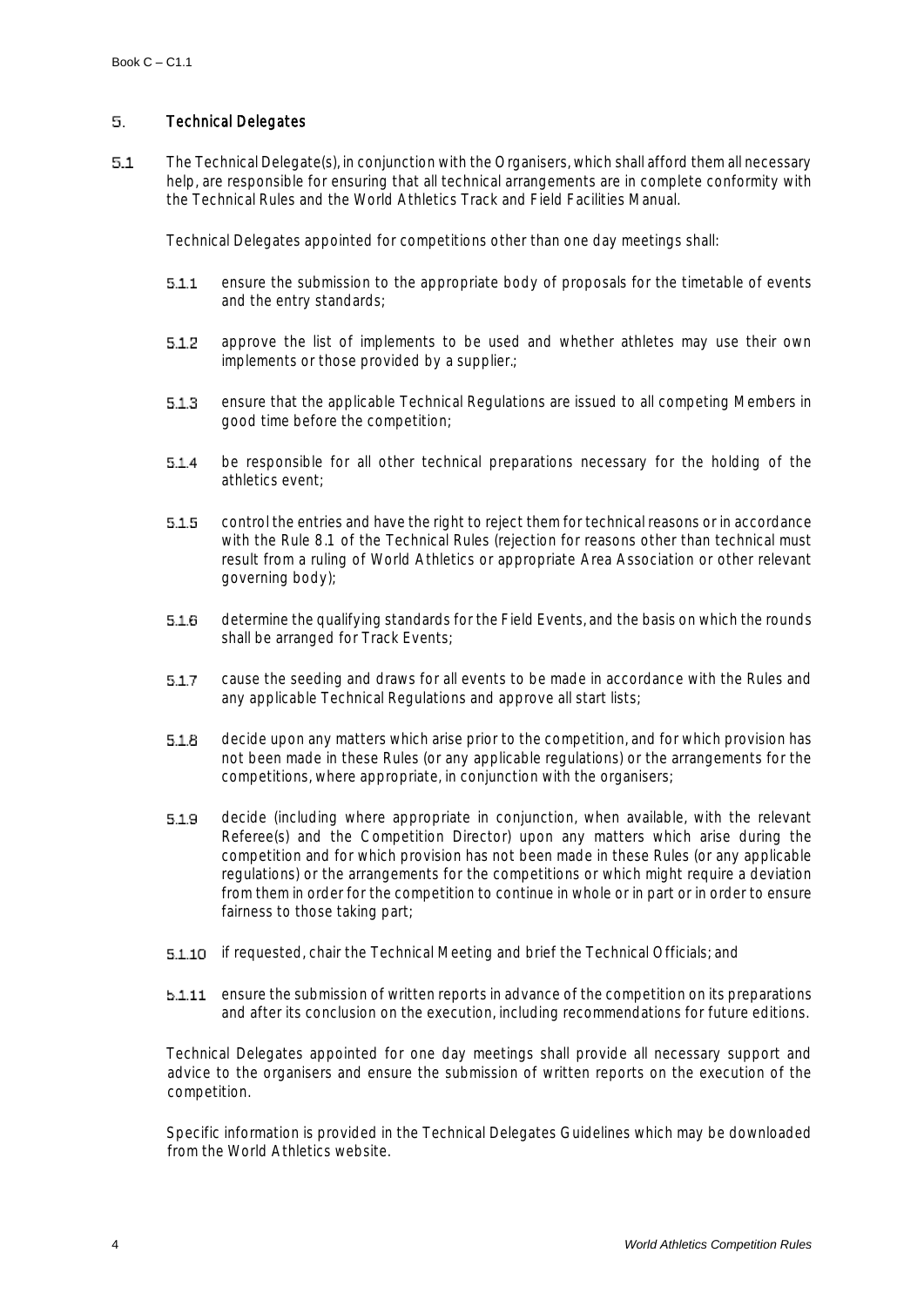Rule 5 of the Competition Rules (and in a similar way Rule 6 of the Competition Rules) has been elaborated to better reflect the current practice in relation to the roles and duties of the respective delegates and international officials. These are intended to make clearer the powers that Technical and Medical Delegates (or persons delegated by them) have in relation to the conduct of competition, especially in relation to unforeseen events and, perhaps most importantly, when athlete medical care issues arise, particularly in out-of-stadium competitions. However, all matters under the Rules which are within the responsibilities and power of the Referee remain that way. These enhancements to the Rules should not be seen as changing this situation  $-$  they are to cover the situations which are not expressly provided for.

#### 6. Medical Delegates

- 6.1 The Medical Delegate shall:
	- have ultimate authority on all medical matters;  $6.1.1$
	- $6.1.2$ ensure that adequate facilities for medical examination, treatment and emergency care will be available at the venue(s) of the competition, training and Warm-up Areas and that medical attention can be provided where athletes are accommodated and for provision of and compliance with the requirements of Rule 6.1 of the Technical Rules;
	- make examinations and provide medical certificates in accordance with Rule 4.4 of the  $6.1.3$ Technical Rules; and
	- $6.1.4$ have the power to order an athlete to withdraw before, or to immediately retire from an event during, competition.

Note (i): The powers under Rules 6.1.3 and 6.1.4 of the Competition Rules may be passed by the Medical Delegate to (or where no Medical Delegate is appointed or available be exercised by) one or more medical doctors appointed and so designated by the Organisers who should normally be identified by an armband, vest or similar distinctive apparel. Where the Medical Delegate or doctor is not immediately available to the athlete, they may instruct or direct an official or other authorised person to act on their behalf.

Note (ii): Any athlete withdrawn or retired from a Running or Race Walking event under Rule 6.1.4 of the Competition Rules shall be shown in the result as DNS and DNF respectively. Any athlete not complying with such an order shall be disqualified from that event.

Note (iii): Any athlete withdrawn or retired from a Field Event under Rule 6.1.4 shall be shown in the result as DNS if he has not taken any trial. However, if he has taken any trials, the results of those trials shall stand and the athlete classified in the result accordingly. Any athlete not complying with such an order shall be disqualified from further participation in that event.

Note (iv): Any athlete withdrawn or retired from a Combined Event under Rule 6.1.4 shall be shown in the result as DNS if he has not attempted to start the first event. However, if he has attempted to start the first event, Rule 39.10 of the Technical Rules shall apply. Any athlete not complying with such an order shall be disqualified from further participation in that event.

The health and safety of all participants in the competition is a high priority consideration for World Athletics, other governing bodies and competition organisers. The availability of the expertise of a wellrespected and qualified person in the role of Medical Delegate is essential to carry out these key tasks, especially as they (or those authorised by them or the Organisers) amongst other duties has the responsibility to withdraw an athlete from competition if deemed necessary for medical reasons. It is important to note that the power of the Medical Delegate (or a medical doctor acting at their request or in their place) applies to all events.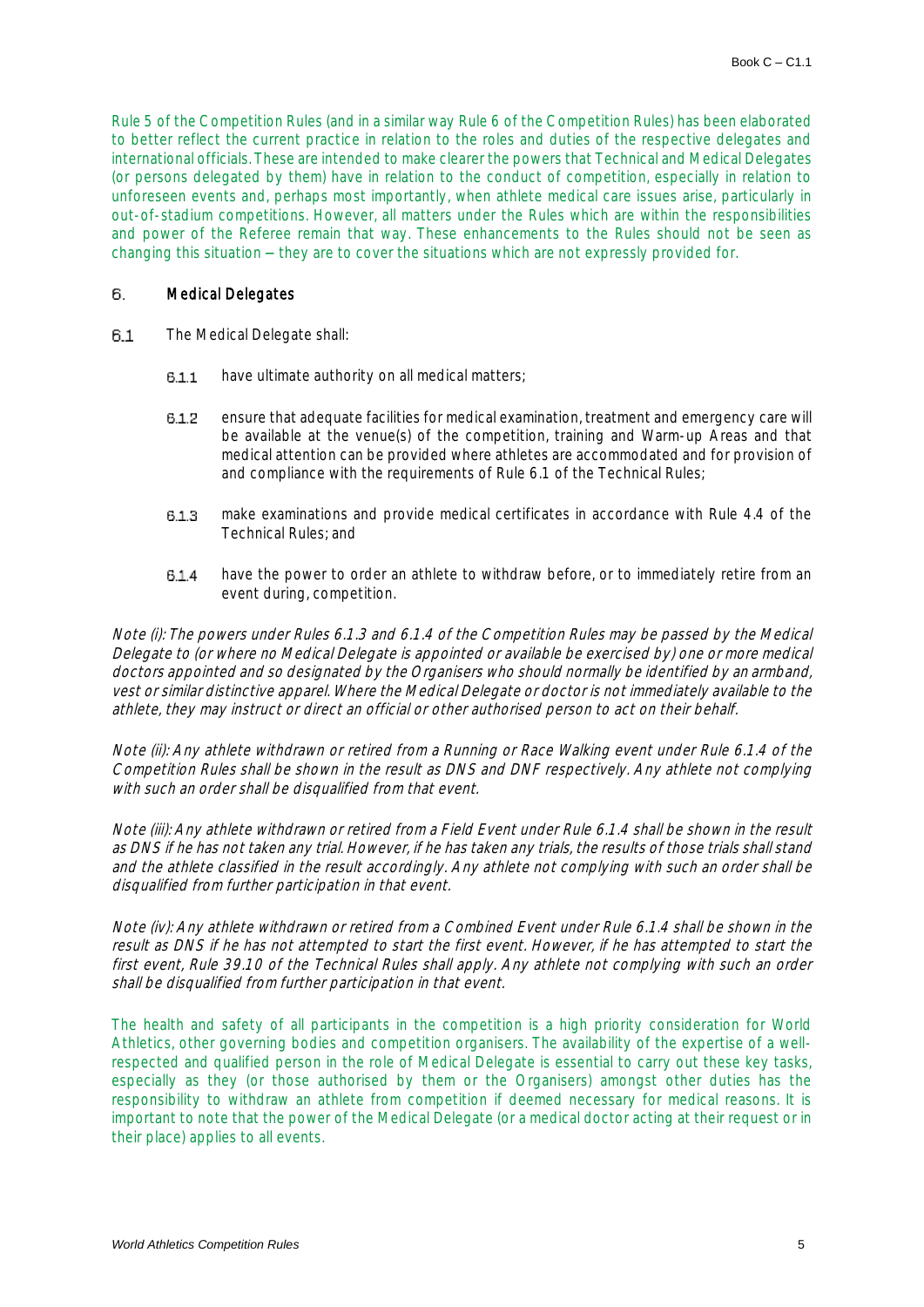It is essential that there is a reliable communication system and procedures in place between the Medical Delegate (and those authorised to act in their place), the Technical Delegates and the Competition Director particularly in relation to the duties under Rules 6.1.3 and 6.1.4 of the Competition Rules as these have a direct impact on start lists, results and the management of the competition.

#### $\mathcal{T}$ . Anti-Doping Delegates

The Anti-Doping Delegate shall liaise with the Organisers to ensure that suitable facilities are provided for the conduct of doping control. They shall be responsible for all matters relating to doping control.

#### 8. International Technical Officials (ITOs)

- $8.1$ Where ITOs are appointed, the Technical Delegates shall appoint the Chief ITO among the appointed ITOs, if one was not appointed previously by the relevant body. Whenever possible, the Chief ITO, in conjunction with the Technical Delegates, shall assign at least one ITO for every event on the programme. The ITO shall be the Referee of each event to which they are assigned.
- 82 In Cross Country, Road Running, Mountain Running and Trail Running competitions, ITOs, if appointed, shall provide all necessary support to the Organisers. They must be present at all times when an event to which they have been assigned is in progress. They should ensure that the conduct of the competition is in full conformity with the Rules, applicable Technical Regulations and relevant decisions made by the Technical Delegates. The ITO shall be the Referee of each event to which they are assigned.

Specific information is provided in the ITO Guidelines which may be downloaded from the World Athletics website.

#### 9. International Race Walking Judges (IRWJs)

Race Walking Judges appointed for all International Competitions falling under paragraph 1.1 of the International Competition definition must be World Athletics Level International Race Walking Judges.

Note: Race Walking Judges appointed for competitions under paragraphs 1.2, 1.3, 1.5, 1.6, 1.7 and 1.10 of the International Competition definition shall be either World Athletics Level or Area Level International Race Walking Judges.

#### $10<sub>1</sub>$ International Road Course Measurers

At all International Competitions, an International Road Course Measurer shall be appointed to verify the courses where Road Events are held entirely or partially outside the stadium.

The measurer shall be a member of the World Athletics/AIMS Panel of International Road Course Measurers (Grade "A" or "B").

The course should be measured in good time before the competition.

The measurer will check and certify the course if they find it conforms to the Rules for Road Races (See Rules 55.2, 55.3 and 54.11 of the Technical Rules and respective Notes). They shall also ensure compliance with Rules 31.20 and 31.21 of the Competition Rules in case a World Record may be made.

They shall cooperate with the Organisers in the course arrangements and witness the conduct of the race to ensure that the course run by athletes follows the same course that was measured and approved. They shall furnish an appropriate certificate to the Technical Delegate(s).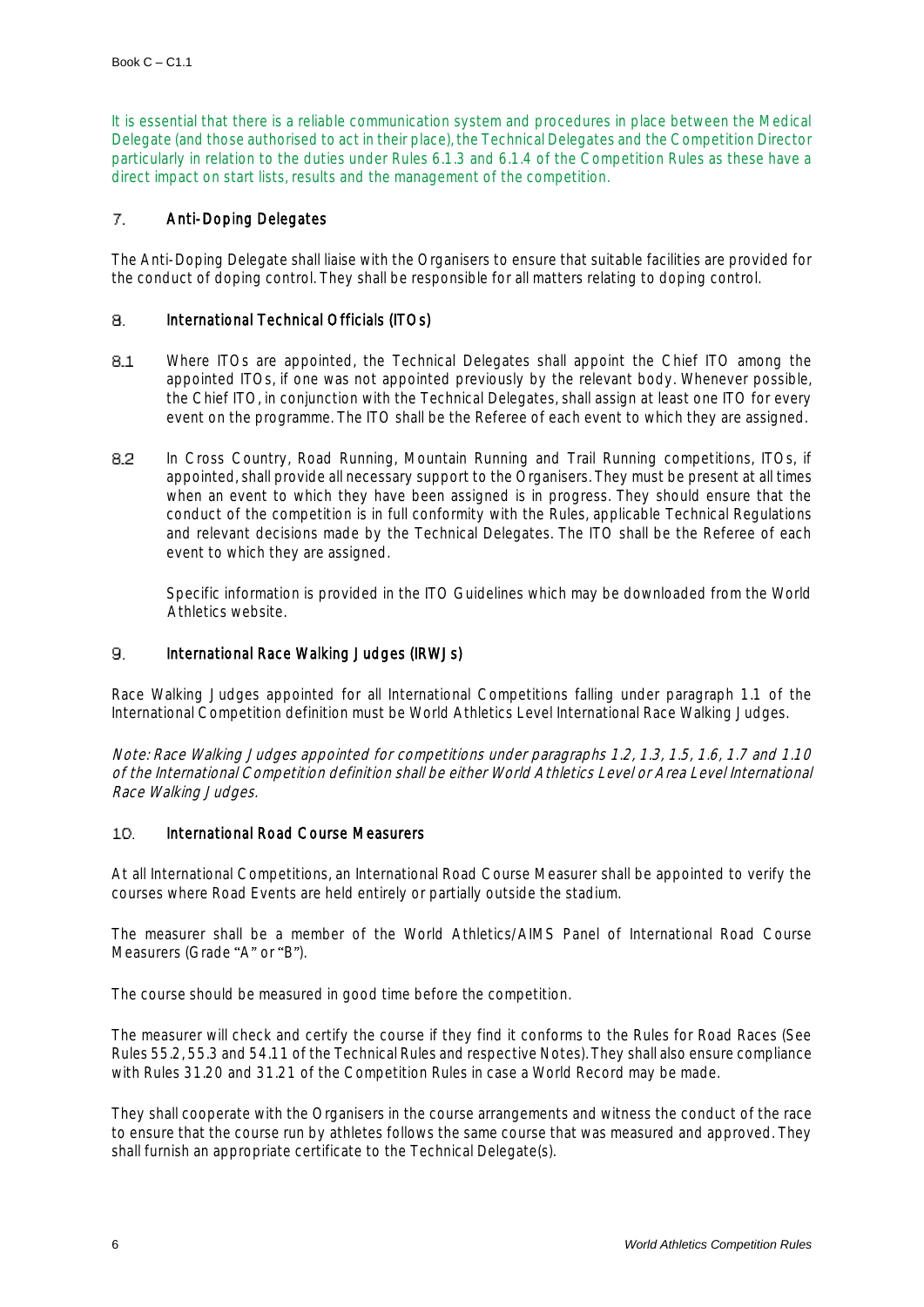#### International Starters and International Photo Finish Judges  $11.$

At all competitions under paragraphs 1.1, 1.2, 1. 3 and 1.6 of the International Competition definition held in the stadium, an International Starter and an International Photo Finish Judge shall be appointed respectively by Council, the relevant Area Association or governing body. The International Starter shall start the races (and undertake any other duties) assigned to them by the Technical Delegate(s) and shall supervise the checking and operation of the Start Information System. The International Photo Finish Judge shall supervise all Photo Finish functions and shall be the Chief Photo Finish Judge.

Specific information is provided in the Starting Guidelines and Photo Finish Guidelines, which may be downloaded from the World Athletics website.

It is noted that whilst the International Photo Finish Judge acts as the Chief Photo Finish Judge at those competitions to which they are appointed and the ITOs act as Referees, there remains a clear division in responsibilities between the International Starter (IS) and the other members of the start team. Whilst the IS takes on all the powers and duties of the Starter when starting any race to which they are allocated, they do not either then or at any other time replace or have the power to override the Start Referee.

#### $12.$ Jury of Appeal

At all competitions organised under paragraphs 1.1, 1.2, 1.3 and 1.6 of the International Competition definition, a Jury of Appeal, which should normally consist of three, five or seven persons shall be appointed. One of its members shall be the Chairman and another the Secretary. If and when considered as appropriate, the Secretary may be a person not included in the Jury.

In instances where there is an appeal relating to Rule 54 of the Technical Rules, at least one member of the Jury of Appeal shall be a World Athletics (or Area) Level International Race Walking Judge.

Members of the Jury of Appeal shall not be present during any deliberations of the Jury concerning any Appeal that affects, directly or indirectly, an athlete affiliated to their own Member Federation. The chair of the Jury shall ask any member implicated by this Rule to withdraw, in the event the Jury member has not already done so. The Council or the relevant governing body shall appoint one or more alternate Jury members to substitute for any Jury member(s) who are not able to participate in an Appeal.

Furthermore, a Jury of Appeal should likewise be appointed at other competitions where the organisers deem it desirable or necessary in the interest of the proper conduct of the competitions.

The primary functions of the Jury of Appeal shall be to deal with all appeals under Rule 8 of the Technical Rules, and with any matters arising during the course of the competition which are referred to it for decision.

#### Officials of the Competition 13.

The Organisers of a competition and/or the relevant governing body shall appoint all officials, subject to the Rules of the Member in whose Country the competition is held and, in the case of competitions under paragraphs 1.1, 1.2, 1.3 and 1.6 of the International Competition definition, subject to the Rules and procedures of the relevant governing body.

The following list comprises the officials considered necessary for major International Competitions. The Organisers may, however, vary this according to local circumstances.

### Management Officials

− Competition Director (see Rule 14 of the Competition Rules)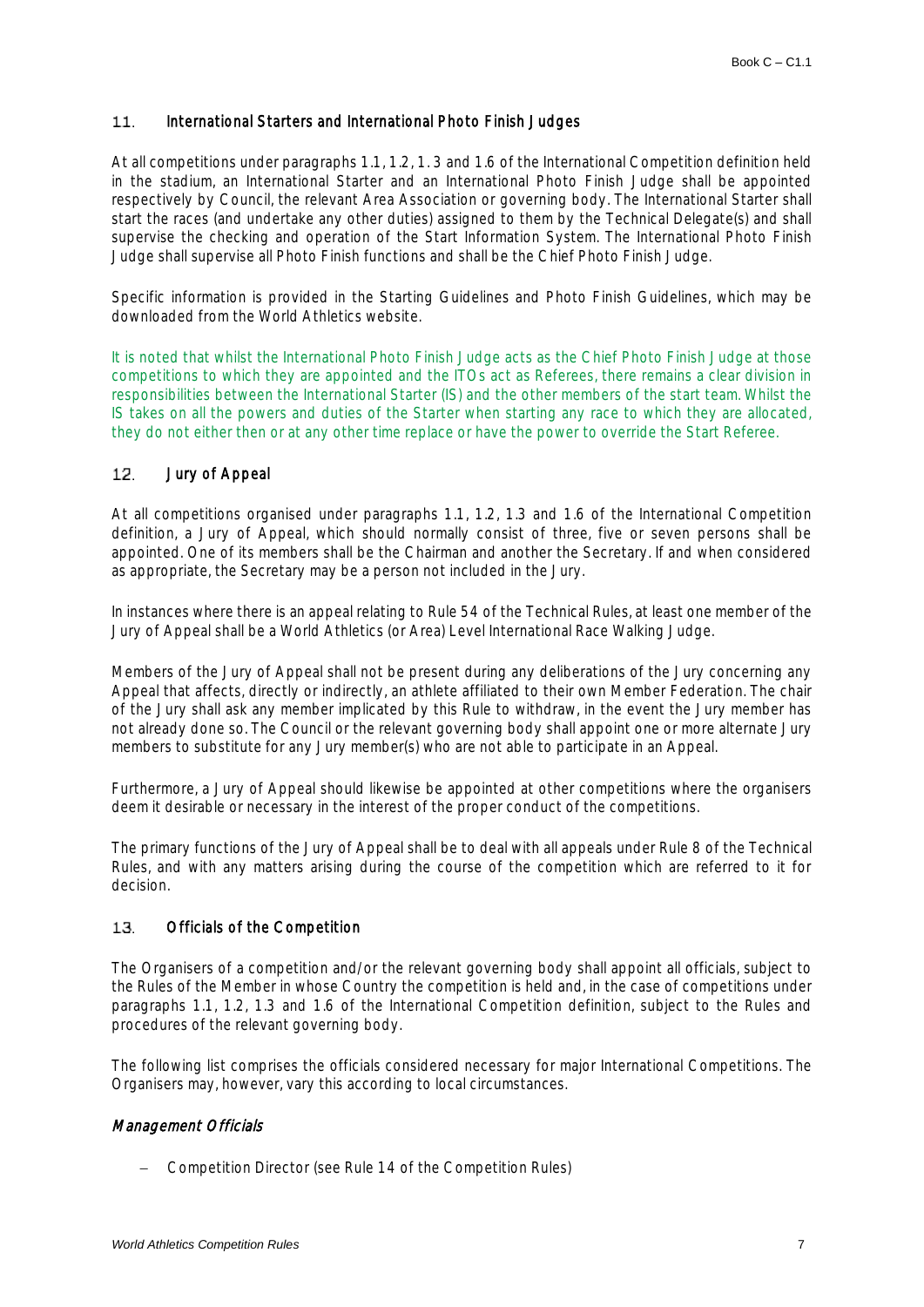- − Meeting Manager and an adequate number of assistants (see Rule 15 of the Competition Rules)
- − Technical Manager and an adequate number of assistants (see Rule 16 of the Competition Rules)
- − Event Presentation Manager (see Rule 17 of the Competition Rules)

# Competition Officials

- − Call Room Referee(s)
- − Running and Race Walking Events Referee(s)
- Field Events Referee(s)
- − Combined Events Referee(s)
- Referee(s) for events outside the stadium
- − Video Referee(s)
- − Chief Judge and an adequate number of Judges for Running and Race Walking Events (see Rule 19 of the Competition Rules)
- − Chief Judge and an adequate number of Judges for each Field Event (see Rule 19 of the Competition Rules)
- − Chief Judge, an adequate number of assistants and five Judges for each Track Race Walking Event (see Rule 54 of the Technical Rules)
- − Chief Judge, an adequate number of assistants and eight Judges for each Road Race Walking Event (see Rule 54 of the Technical Rules)
- − Other Race Walking Competition officials, as necessary, including Recorders, Posting Board operators, etc. (see Rule 54 of the Technical Rules)
- − Chief Umpire and an adequate number of Umpires (see Rule 20 of the Competition Rules)
- − Chief Timekeeper and an adequate number of Timekeepers (see Rule 21 of the Competition Rules)
- − Chief Photo Finish Judge and an adequate number of assistants (see Rule 21 of these Rules and Rule 19 of the Technical Rules)
- − Chief Transponder Timing Judge and an adequate number of assistants (see Rule 21 of these Rules and Rule 19 of the Technical Rules)
- Start Coordinator and an adequate number of Starters and Recallers (see Rule 22 of the Competition Rules)
- Starter's Assistants (see Rule 23 of the Competition Rules)
- − Chief Lap Scorer and an adequate number of Lap Scorers (see Rule 24 of the Competition Rules)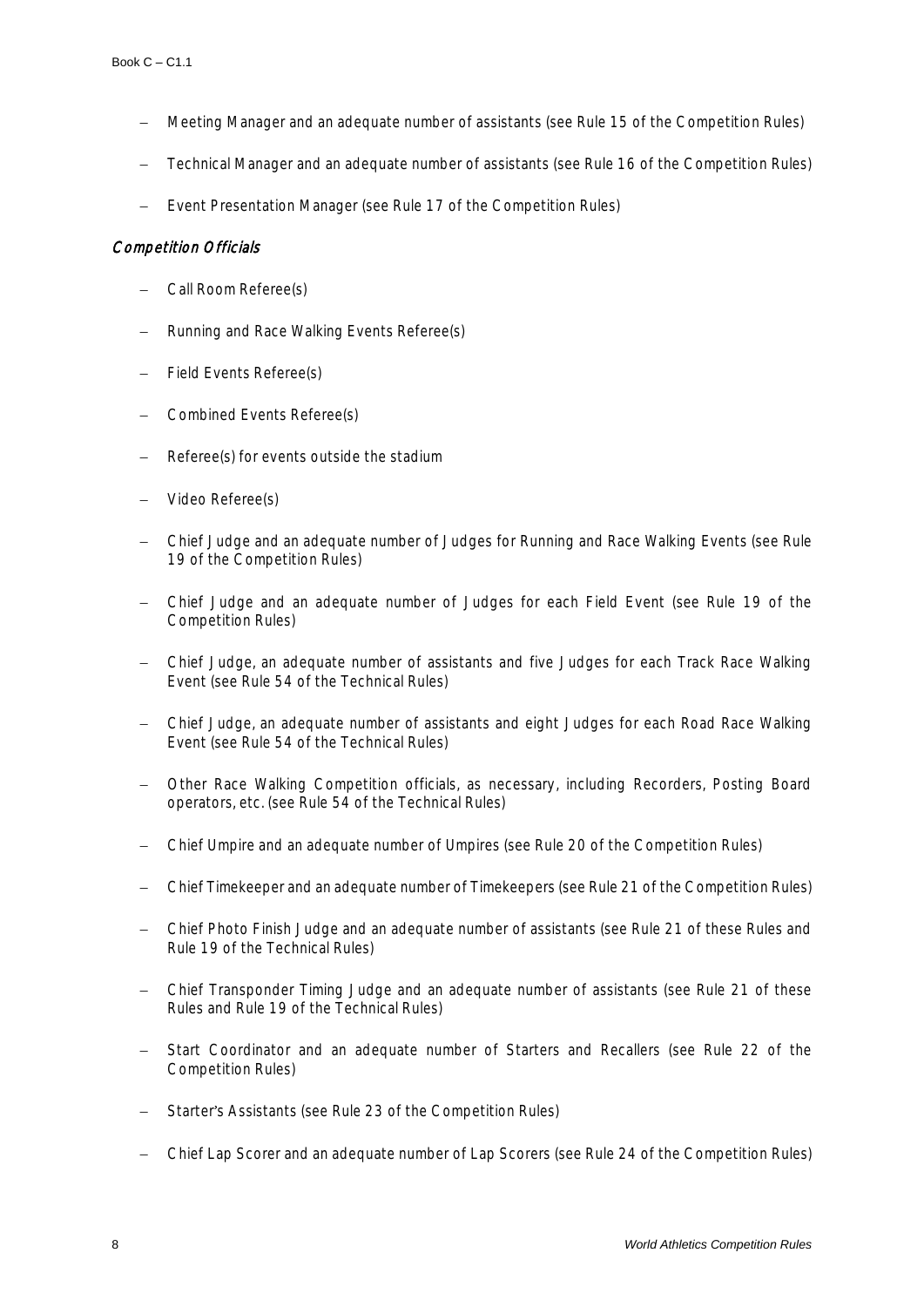- − Competition Secretary and an adequate number of assistants (see Rule 25 of the Competition Rules)
- − Technical Information Centre (TIC) Manager and an adequate number of assistants (see Rule 25.5 of the Competition Rules)
- − Chief Marshal and an adequate number of Marshals (see Rule 26 of the Competition Rules)
- − Wind Gauge Operators (see Rule 27 of the Competition Rules)
- − Chief Measurement Judge (Scientific) and an adequate number of assistants (see Rule 28 of the Competition Rules)
- − Chief Call Room Judge and an adequate number of Call Room Judges (see Rule 29 of the Competition Rules)
- − Advertising Commissioner (see Rule 30 of the Competition Rules)

### Additional Officials

- − Announcers
- − Statisticians
- − Doctors
- − Stewards for Athletes, Officials and Media

Referees and Chief Judges should wear a distinctive attire or insignia. If deemed necessary, assistants may be appointed. Care should be taken to keep the Field of Play as free from officials and other persons as possible.

The number of officials appointed to a competition should be adequate to ensure the required duties are carried out both correctly and efficiently and also to ensure sufficient rest if the competition is over a long period of time on a single day or on several consecutive days. But care must also be taken not to appoint too many so that the competition area becomes cluttered or obstructed by unnecessary personnel. In more and more competitions, some tasks undertaken by on-field officials are being "replaced" by technology and unless a back-up is logically required, this needs to be taken into account when officials are appointed.

### A Note on Safety

Referees and competition officials at athletics events have many important functions, but none is more important than their roles in ensuring the safety of all concerned. The athletics arena can be a dangerous place. Heavy and sharp implements are thrown and pose a hazard to anyone in their path. Athletes running on the track or on runways at high speeds can hurt themselves and anyone with whom they collide. Those competing in jumping events often land in an unexpected or unintended manner. Weather and other conditions can make athletic competition unsafe either temporarily or for longer periods.

There have been instances of athletes, officials, photographers and others who have been injured (sometimes fatally) in accidents in or near competition and training areas. Many of those injuries could have been prevented.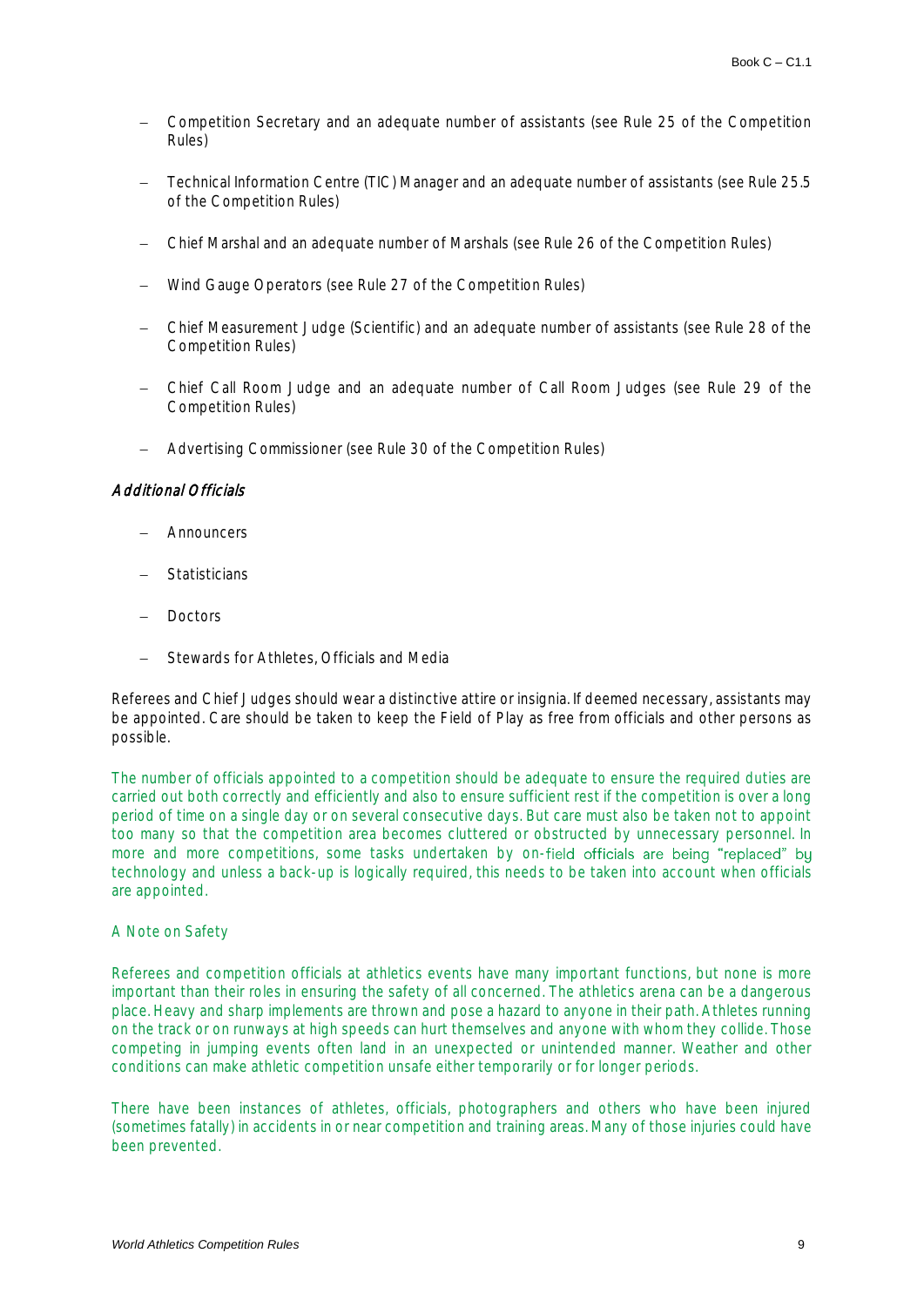Officials must always be mindful of the dangers that are inherent in the sport. They must be alert at all times, and must not allow themselves to be distracted. Regardless of their official position, all officials have the responsibility to do what they can to make the athletics arena a safer place. All officials should think about safety whenever and wherever they are in the competition area, and should intervene when necessary to prevent an accident, when they see conditions or a situation that could lead to one. Ensuring safety is of the utmost importance – even more so than strict compliance with the Rules of competition. In the rare event when there is a conflict, the concern for safety must prevail.

#### Competition Director  $14$

The Competition Director shall plan the technical organisation of a competition in cooperation with the Technical Delegate(s), where applicable, ensure that this plan is accomplished and resolve any technical problems together with the Technical Delegate(s).

They shall direct the interaction between the participants in the competition and, through the communication system, shall be in contact with all key officials.

#### $1.5$ Meeting Manager

The Meeting Manager shall be responsible for the correct conduct of the Competition. They shall check that all officials have reported for duty, appoint substitutes when necessary and have authority to remove from duty any official who is not abiding by the Rules. In cooperation with the appointed Marshal, they shall arrange that only authorised persons are allowed in the centre of the Field of Play.

Note: For competitions of longer than four hours or over more than one day, it is recommended that the Meeting Manager has an adequate number of Assistant Meeting Managers.

The Meeting Manager(s) must be responsible, under the authority of the Competition Director, and in accordance with the Technical Delegates' guidance and decisions, for everything happening in the Field of Play. In the stadium, they must place themselves so as to be able to see everything that is happening and to give necessary orders. They must have in their possession the complete list of all appointed officials and be able to communicate efficiently with the other Managers, Referees and Chief Judges.

In competitions that take place over multiple days in particular it is possible that some judges may not be able to officiate during the whole competition. The Meeting Manager shall have at their disposal a reserve of officials from which they can draw any replacement, if necessary. Even if all the officials for an event are present, the Meeting Manager should ensure that the officials fulfil their duties correctly and if they do not be ready to replace them.

They shall ensure that the Judges (and those assisting them) leave the arena as soon as their event is finished or when their subsequent work is done.

#### 16 Technical Manager

- 16.1 The Technical Manager shall be responsible for ensuring that:
	- 16.1.1 the track, runways, circles, arcs, sectors, landing areas for Field Events and all equipment and implements are in accordance with the Rules;
	- 16.1.2 the placement and removal of equipment and implements according to the technical organisational plan for the competition as approved by the Technical Delegate(s);
	- 16.1.3 the technical presentation of the competition areas is in accordance with such plan;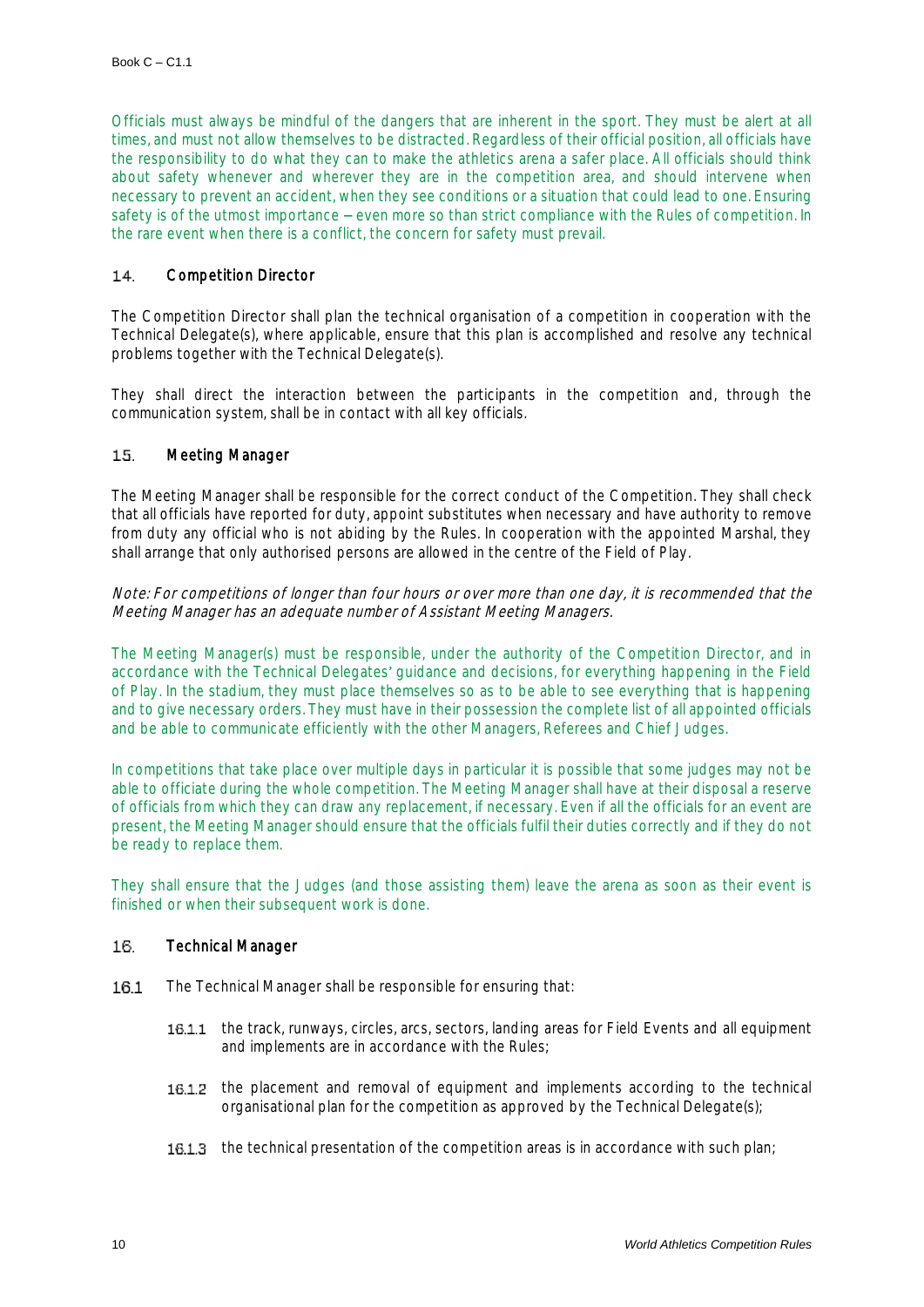- 16.1.4 the checking and marking of any personal implements permitted for the competition is according to Rule 32.2 of the Technical Rules; and
- 16.1.5 they have received, or is aware of the existence of, the necessary certification under Rule 10.1 of the Technical Rules before the competition.

The Technical Manager acts under the authority of the Competition Director or the Meeting Manager but an experienced Technical Manager will undertake much of their role without any direction or supervision. They must be contactable at any time. If a Referee or a Field Event Chief Judge notices that the site where an event is taking place (or will take place) needs to be modified or improved, they must refer it to the Meeting Manager who will ask the Technical Manager to take the necessary action. Also, when a Referee feels that there is a need for a change of place of a competition (Rule 25.20 of the Technical Rules) they will act the same way through Meeting Manager who will request the Technical Manager to carry out, or have carried out, the wishes of the Referee. It must be remembered that neither the wind strength nor its change of direction is sufficient condition to change the place of the competition.

Once the Competition Director, or for international competitions the Technical Delegates, has approved the implements list to be used during the events, the Technical Manager shall prepare, order and receive the various implements. For the latter, they or their team must then carefully check their weight and dimensions, and any personal implements that are permitted and submitted, in order to comply with the Rules. They must also ensure that Rule 31.17.4 of the Competition Rules is followed in both a correct and efficient manner if a Record is set.

In relation to throwing implements, the information for manufacturers as to the range of equipment to be supplied to Organisers was removed from the Rules in 2017 and transferred to the documentation relating to the World Athletics certification system. Technical Managers should however apply these guidelines when accepting new equipment from suppliers but should not reject implements submitted for or used in competition because they do not comply with this range. It is the minimum weight that is critical in this regard.

#### $17$ Event Presentation Manager

The Event Presentation Manager shall plan, in conjunction with the Competition Director, the event presentation arrangements for the competition, in cooperation with the Organisational and Technical Delegate(s), as and where applicable. They shall ensure that the plan is accomplished, resolving any relevant problems together with the Competition Director and the relevant Delegate(s). They shall also direct the interaction between the members of the event presentation team, using the communication system to be in contact with each of them.

They shall ensure that, through announcements and the available technology, the public is informed of information concerning the athletes taking part in each event, including the start lists, intermediate and final results. The official result (placings, times, heights, distances and points) of each event should be conveyed at the earliest practicable moment after receipt of the information.

At competitions held under paragraph 1.1 of the International Competition definition, the English and French language Announcers shall be appointed by Council.

The Event Presentation Manager (EPM) not only has the responsibility of planning, leading and coordinating a production in presentation terms of all the activities that take place on the infield but also integrating them into the show to be presented to the spectators within the venue. The final aim of their work is to create an informative, entertaining, lively and attractive production of the show that is to be offered to the spectators. To succeed in this it is important to have a team and the necessary equipment to carry out the work. The EPM is the person in charge of coordinating the activities of the event presentation staff working on and off the field who are related to this role including but not limited to the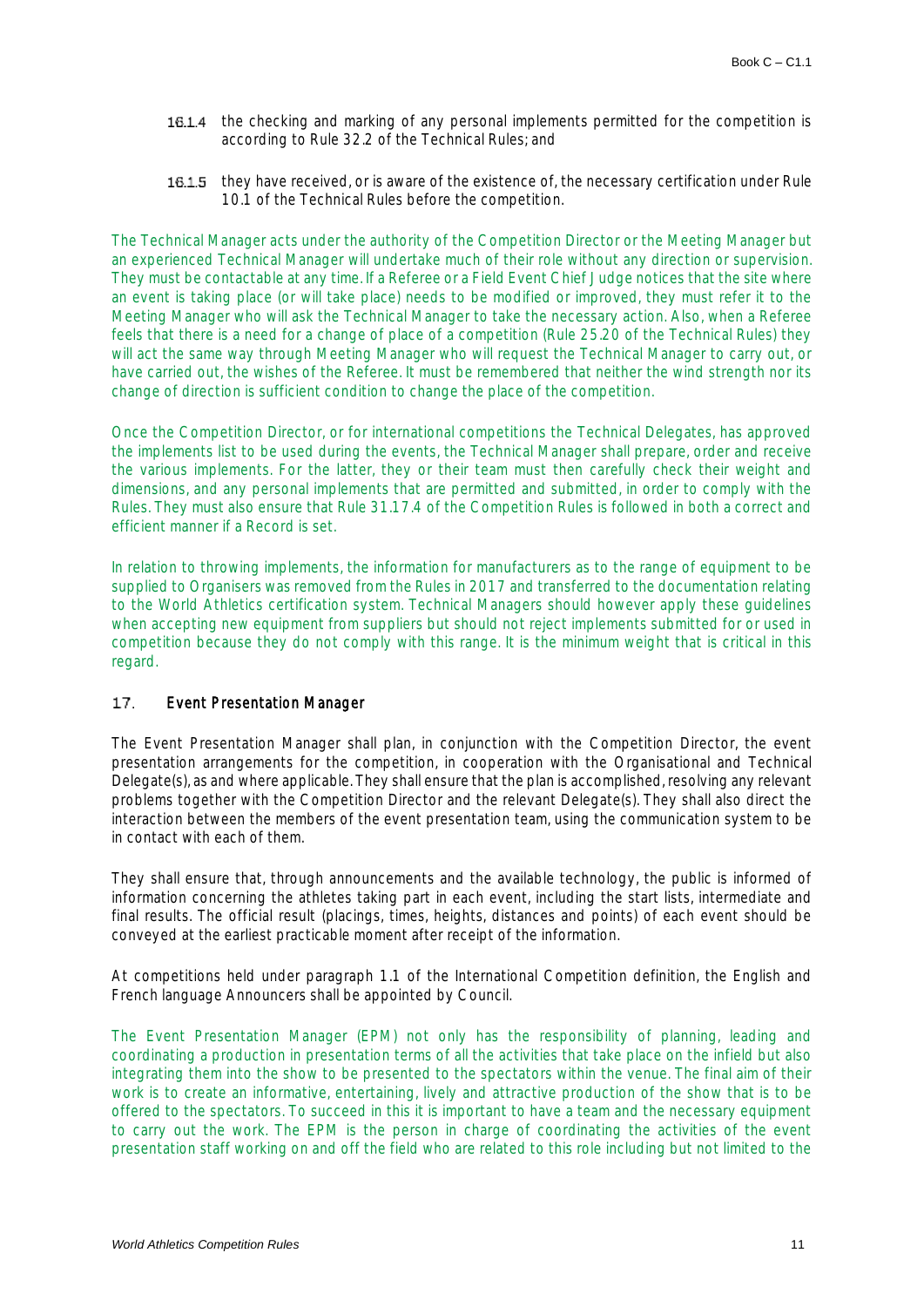Announcers, Scoreboard and Videoboard Operators, Audio and Video Technicians and Victory Ceremony officials.

For almost every competition, an announcer is essential. They must be placed so as to be able to follow the meeting properly and preferably near to or otherwise in immediate communication with the Competition Director or if appointed, the Event Presentation Manager.

#### 18. Referees

18.1 One (or more) Referee(s), as appropriate, shall be appointed for the Call Room, for Running and Race Walking Events, for Field Events, for Combined Events and for Running and Race Walking Events outside the stadium. When appropriate, one (or more) Video Referee(s) shall also be appointed. A Referee appointed to oversee the starts is designated the Start Referee.

The Video Referee(s) shall operate from a Video Review Room, should consult and shall be in communication with the other Referees.

At meetings where sufficient officials are available so that more than one Referee is appointed for the races, it is strongly recommended that one of them is appointed as the Start Referee. To be clear, the Start Referee in such circumstances should exercise all the powers of the Referee in relation to the start and is not required to report to or act through any other Running and Race Walking Events Referee when doing so.

However, if only one Referee is appointed to oversee the races of a certain competition, and considering the powers they have, it is strongly recommended that the Referee be positioned in the start area, during each start (at least for those events using a crouch start) to witness any eventual problem that may occur and to take any decision needed to solve it. This will be easier when a World Athletics certified start information system is in use.

If not, and if the Referee will not have time to place themselves in line with the finish line after the start procedure (as in 100m, 100/110m hurdles and 200m), and foreseeing the possible need for the Referee to decide placings, a good solution may be to have the Start Coordinator (who should have an extensive experience as a starter) being appointed to also act as Start Referee.

Referees shall ensure that the Rules and Regulations (and other regulations for each particular 18.2 competition) are observed. They shall rule on any protest or objection regarding the conduct of the competition and shall decide upon any matters which arise during the competition (including in the Warm-up Area, Call Room and, after the competition, up to and including the Victory Ceremony) and for which provision has not been made in these Rules (or any applicable regulations), where appropriate or necessary in conjunction with the Technical Delegates.

The Referee shall not act as a Judge or Umpire but may take any action or decision according to the Rules based on their own observations and may overrule a decision of a Judge.

Note: For the purpose of this Rule and applicable regulations, including the Marketing & Advertising Regulations, the Victory Ceremony is concluded when all directly related activities (including photographs, victory laps, crowd interaction, etc.) are completed.

It should be carefully noted that it is not necessary for a Referee to have received a report from a Judge or Umpire in order to make a disqualification. They may act at all times by their own direct observation.

The above Note should be interpreted to include all matters which are incidental to or relate to the Victory Ceremony and that the Referee for that event is responsible for them. When Victory Ceremonies are held at a different location or in a different session, common sense should be applied and if necessary another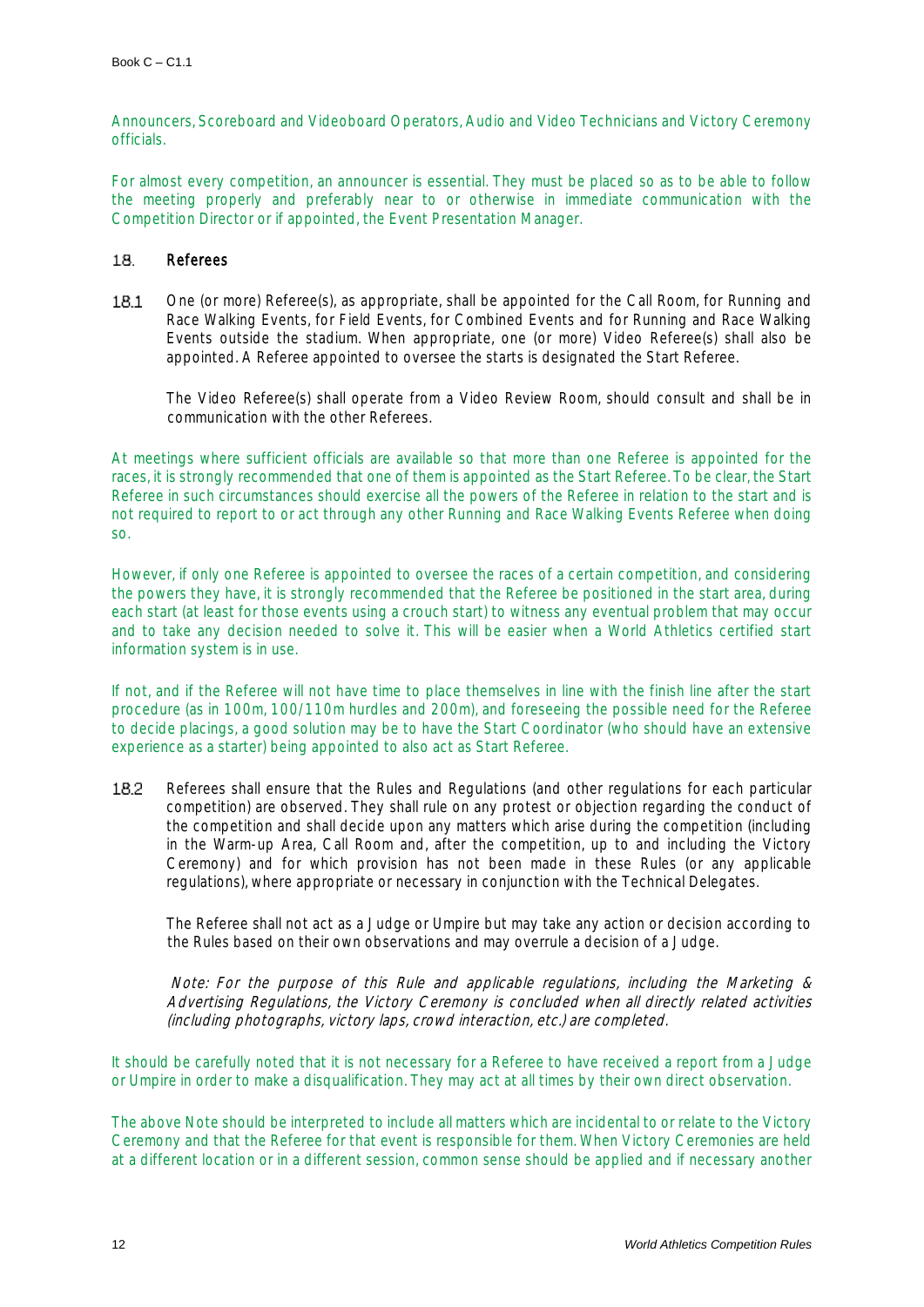Referee may have to be substituted if it is not practical for the original Referee to manage the situation. See also commentary after Rule 5 of the Competition Rules.

The Referees for Running and Race Walking Events shall have jurisdiction to decide placings in a 18.3 race only when the Judges of the disputed place(s) are unable to arrive at a decision. They shall have no jurisdiction over matters within the responsibilities of the Chief Judge of Race Walking events.

The Start Referee (or if one is not appointed, the relevant Running and Race Walking Events Referee) has jurisdiction to decide on any facts related to the starts if they do not agree with the decisions made by the start team except in the cases when it regards an apparent false start indicated by a World Athletics certified Start Information System, unless for any reason the Referee determines that the information provided by the System is obviously inaccurate.

The Combined Events Referee shall have jurisdiction over the conduct of the Combined Events competition and over the conduct of the respective individual events within it (except in matters related to their jurisdiction when a Start Referee is appointed and available).

- 18.4 The appropriate Referee shall check all final results, shall deal with any disputed points and, in conjunction with the Chief Measurement Judge (Scientific) where appointed, shall supervise the measurements of Record performances. At the conclusion of each event, the result card shall be completed immediately, signed (or otherwise approved) by the appropriate Referee and conveyed to the Competition Secretary.
- 18.5 The applicable Referee shall have authority to warn or exclude from competition, any athlete or relay team guilty of acting in an unsporting or improper manner or under Rules 6, 16.5, 17.14, 17.15.4, 25.5, 25.19, 54.7.6, 54.10.8 or 55.8.8 of the Technical Rules. Warnings may be indicated to the athlete by showing a yellow card, exclusion by showing a red card. Warnings and exclusions shall be entered on the result card and communicated to the Competition Secretary and to the other Referees.

In disciplinary matters, the Call Room Referee has authority starting from the Warm-up Area up to the competition area. In all other instances, the Referee applicable to the event in which the athlete is or was competing, shall have authority.

The applicable Referee (where practicable after consulting the Competition Director) may warn or remove any other person from the competition area (or other area related to the competition including the Warm-up Area, Call Room and coaches seating) who is acting in an unsporting or improper manner or who is providing assistance to athletes that is not permitted by the Rules.

Note (i): The Referee may, where the circumstances justify it, exclude an athlete or relay team without a warning having been given. (See also Note to Rule 6.2 of the Technical Rules)

Note (ii): The Referee for events outside the stadium shall, wherever practicable (e.g. under Rules 6, 54.10 or 55.8 of the Technical Rules), give a warning prior to disqualification. If the Referee's action is contested, Rule 8 of the Technical Rules will apply.

Note (iii): When excluding an athlete or relay team from competition under this Rule, if the Referee is aware that a yellow card has already been given, they should show a second yellow card followed immediately by a red card.

Note (iv): If a yellow card is given and the Referee is not aware that there is a previous yellow card, it shall, once this is known, have the same consequence as if it was given in association with a red card. The relevant Referee shall take immediate action to inform the athlete or relay team or their team of their exclusion.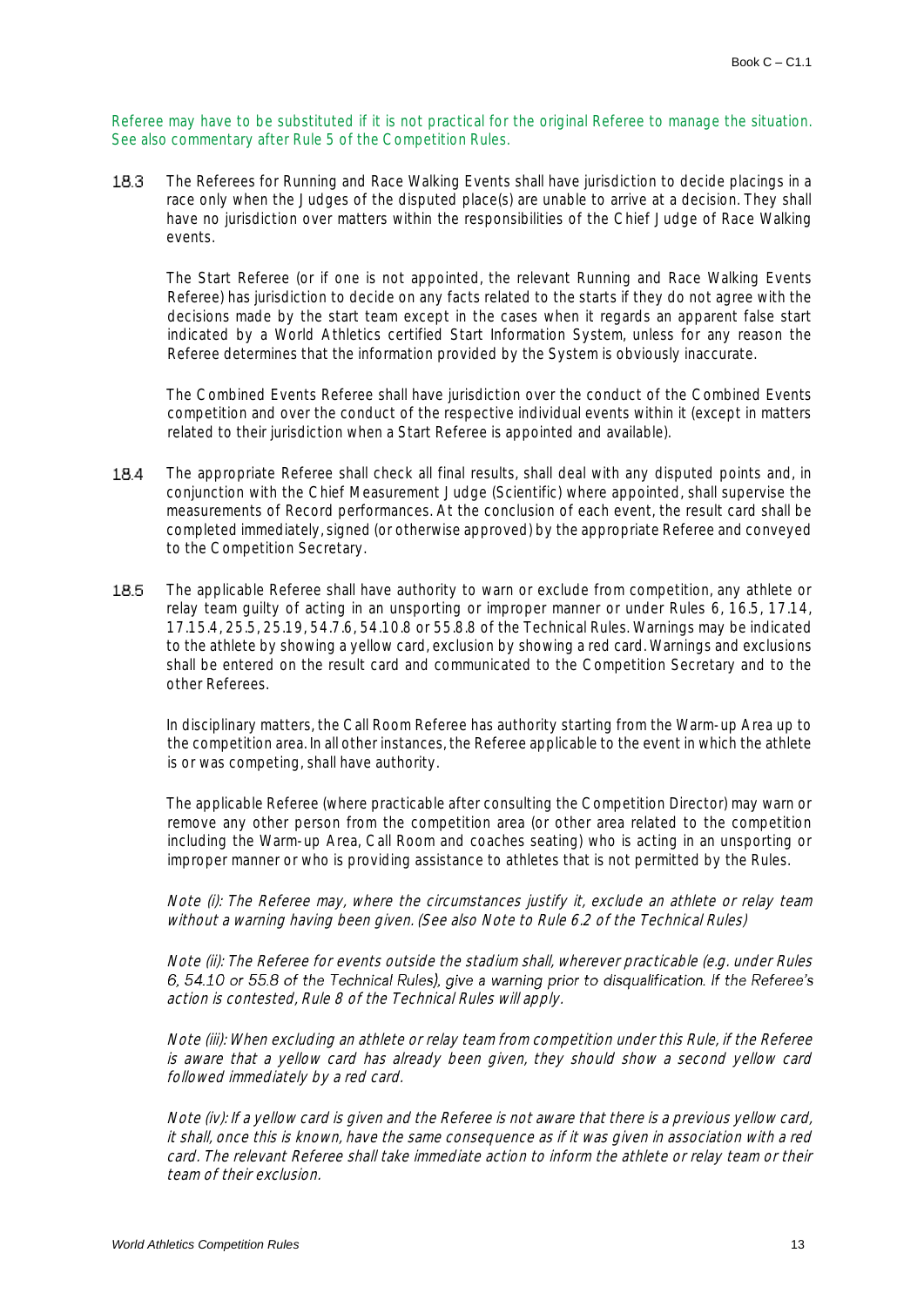The below key points are made to provide guidance and clarity in relation to the way in which cards are shown and recorded:

- a. Yellow and red cards can be given either for disciplinary reasons (refer mostly to Rule 18.5 of the Competition Rules and Rule 7.2 of the Technical Rules) or for technical infringements in case they are serious enough to be considered unsporting manners (e.g. a serious and clear deliberate obstruction in a race).
- b. Whilst it is normal and usually expected that a yellow card would have been given before a red card, it is envisaged that in the cases of particularly bad unsporting or improper behaviour a red card can be given immediately. It should be noted that the athlete or relay team has in any case the opportunity to appeal such a decision to the Jury of Appeal.
- c. There will be also some cases in which it is not practical or even logical for a yellow card to have been issued. For example the note to Rule 6.2 of the Technical Rules specifically allows for an immediate red card if justified in cases covered by Rule 6.3.1 of the Technical Rules such as pacing in races.
- d. A similar situation might also follow when a Referee issues a yellow card and the athlete or relay team responds in such an inappropriate manner that it is justified to then immediately give a red card. It is not essential for there to be two completely different and distinct in time instances of inappropriate behaviour.
- e. As per Note (iii), in cases where a Referee is aware that the athlete or relay team in question has already received a yellow card during the competition and they propose to issue a red card, the Referee should first show a second yellow card and then the red card. However if a referee does not show the second yellow card, it will not invalidate the issuing of the red card.
- f. In cases where a Referee is not aware of a pre-existing yellow card, and he shows only a yellow card, once this becomes known, the appropriate steps should be taken to disqualify the athlete as soon as possible. Normally, this would be done by the Referee advising the athlete directly or through his team.
- g. In cases of relay events, cards received by one or more members of the team during any round of the event shall count against the team. Therefore, if one athlete receives two cards or two different athletes receive a yellow card in any round of the particular event, the team shall be regarded as having received a red card and shall be disqualified. Cards received in relay events are only applicable to the team and never applicable to an individual athlete.
- 18.6 The Referee may reconsider a decision (whether made in the first instance or in considering a protest) on the basis of any available evidence, provided the new decision is still applicable. Normally, such re-consideration may be undertaken only prior to the Victory Ceremony for the relevant event or any applicable decision by the Jury of Appeal.

This Rule clarifies that as with the Jury of Appeal (see Rule 8.9 of the Technical Rules) a Referee can reconsider a decision and may do so equally whether this was a decision by themselves in the first instance or one made when considering a protest made to them. This option can be considered especially when new evidence of information comes to hand quickly as it could avoid the need for a more complicated or involved appeal to the Jury of Appeal. But note the practical time limitations on such a reconsideration.

If, in the opinion of the appropriate Referee, circumstances arise at any competition such that 18.7 justice demands that any event or any part of an event should be contested again, they shall have authority to declare the event or any part of an event void and that it shall be held again, either on the same day or on some future occasion, as they shall decide. (See also Rules 8.4 and 17.2 of the Technical Rules).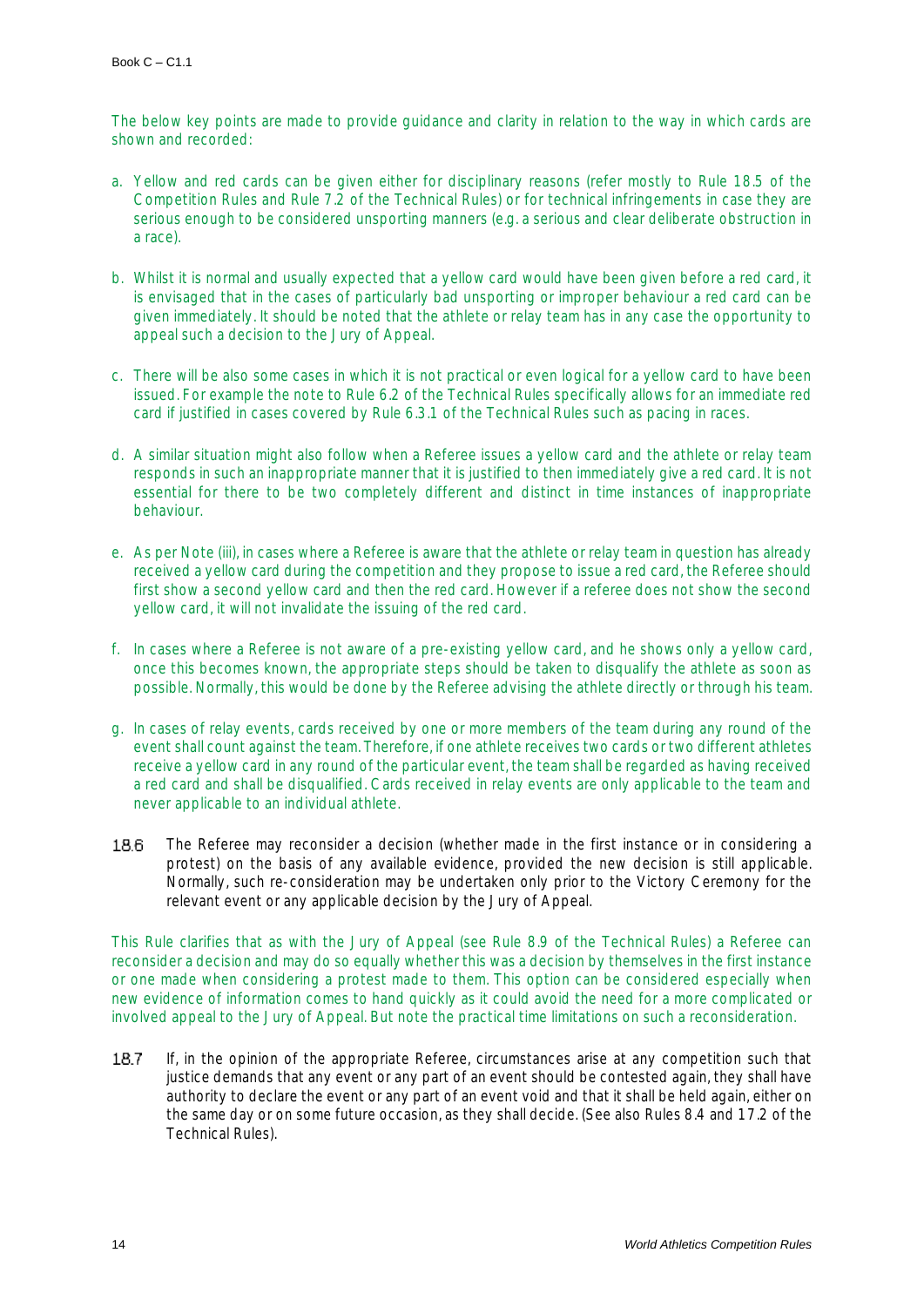It should be carefully noted by Referees and Juries of Appeal that, except in very special circumstances, an athlete who does not finish a race, should not be advanced to a later round or included in a re-run of an event.

188 Where an athlete with a physical disability is competing in a competition under these Rules, the appropriate Referee may interpret, or allow a variation from, any relevant Rule (other than Rule 6.3 of the Technical Rules) to enable the participation of the athlete provided that such variation does not provide the athlete with any advantage over another athlete competing in the same event. In the case of any doubt or if the decision is disputed, the matter shall be referred to the Jury of Appeal.

### Note: This Rule is not intended to permit the participation of guide runners for visually impaired athletes, unless allowed by the regulations of a particular competition.

This Rule facilitates the participation of ambulant athletes with a disability to compete in athletic competitions with able-bodied athletes. For example, an arm amputee is not able to strictly comply with Rule 16.3 of the Technical Rules during a crouch start by putting both hands on the ground. This Rule enables a Start Referee to interpret the Rules in such a way to allow the athlete to place their stump on the ground, or to place wooden blocks or the like on the ground behind the start line on which an arm stump is placed, or in the case of a high upper arm amputee who is not able to make contact with the ground in any way, to adopt a start position without any contact with the ground.

It should be noted however that this Rule does not allow the use of guide runners in able bodied competitions (unless specifically allowed by the regulations for the particular competition) nor does it allow Referees to interpret the Rules in such a way that the relevant aspects of Rule 6 of the Technical Rules are infringed – particularly the use of technologies or appliances which would give the wearer an advantage [see Rules 6.3.3 and 6.3.4 of the Technical Rules which covers specifically the use of prostheses and other aids].

In cases where athletes with a disability are competing in the same event at the same time as able-bodied athletes and they are not compliant with the Rules (either because the Rules so specifically provide or the Referee is not able to interpret the Rules sufficiently in accordance with Rule 18.8 of the Competition Rules) then a separate result should be declared for those athletes or their participation otherwise clearly indicated in the results. (See also Rule 25.3 of the Competition Rules). Regardless it is always useful to indicate, in entry and start lists and in results, the IPC classification for any para-athlete who is participating.

#### 19. **Judges**

## General

- The Chief Judge for Running and Race Walking Events and the Chief Judge for each Field Event 19.1 shall co-ordinate the work of the Judges in their respective events. If the duties of the Judges have not been allocated in advance, they shall allocate the duties.
- 19.2 The Judges may reconsider any original decision made by them if it was made in error, provided the new decision is still applicable. Alternatively, or if a decision has subsequently been made by a Referee or the Jury of Appeal, they shall refer all available information to the Referee or to the Jury of Appeal.

# Track Events and Road Events

19.3 The Judges, who must all operate from the same side of the track or course, shall decide the order in which the athletes have finished and, in any case where they cannot arrive at a decision, shall refer the matter to the Referee, who shall decide.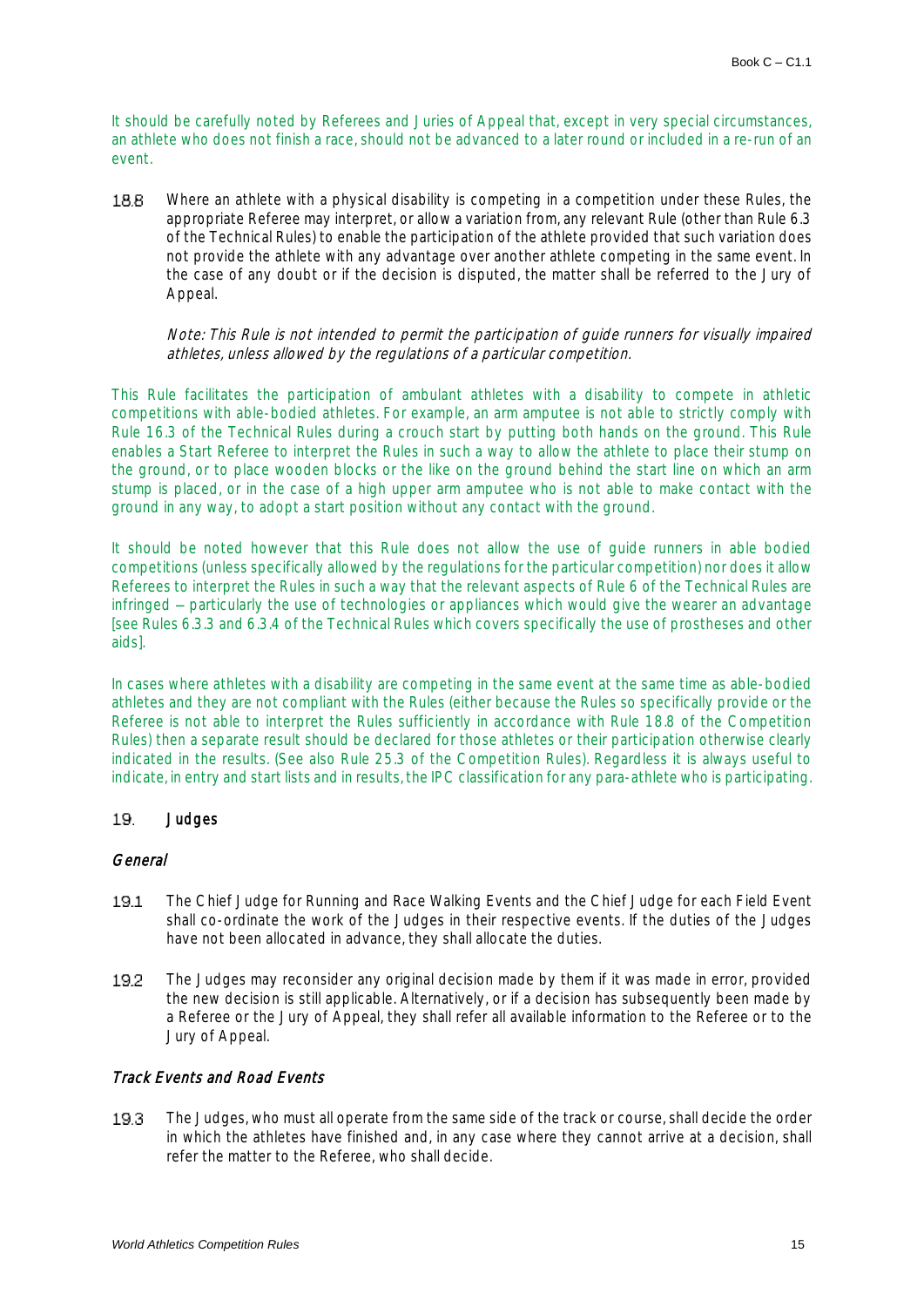Note: The Judges should be placed at least 5m from, and in line with, the finish and should be provided with an elevated platform.

# Field Events

19.4 The Judges shall judge and record each trial and measure each valid trial of athletes in all Field Events. In the High Jump and Pole Vault, precise measurements should be made when the bar is raised, particularly if Records are being attempted. At least two Judges should keep a record of all trials, checking their recordings at the end of each round of trials.

The appropriate Judge shall normally indicate the validity or non-validity of a trial by raising a white or red flag, as appropriate. Alternate visual indication may also be approved.

Unless a Judge is sure that an infringement of the Rules has occurred they will normally give the benefit of any doubt to the athlete, determine that the trial is valid and raise a white flag. However when a Video Referee is appointed and with access to footage for the Field Events, there is an option in the case of some doubt for the Judge in conjunction with the on-field Referee to delay the raising of either flag until they have sought the advice of the Video Referee - always ensuring either that the landing mark is preserved or the trial is measured in case it is valid. Alternatively, the Judge, if in real doubt, could raise the red flag, ensure the mark is preserved or that the trial is measured, and then seek advice from the Video Referee.

It is recommended that for each Field Event only one set of white and red flags is used in order to reduce the possibility of any confusion about the validity of trials. It is considered that it is never necessary to use more than one set of flags in a jumping event. Where a specific scoreboard is not available to indicate the wind reading in Horizontal Jumps, some form of indication other than a red flag should be used to indicate an excessive reading.

In the case of throwing events, with respect to:

- a. indications by other circle Judges to the Judge with the flags that a failure has been made, it is recommended that an alternate form of indication to flags is used such as a small red card held in that Judge's hand;
- b. the landing of an implement on or outside the sector line, it is recommended that an alternate form of indication to a flag is used - such as a Judge's outstretched arm parallel to the ground;
- c. a judgment in the javelin throw that the metal head has not touched the ground before any other part of the javelin, it is recommended that an alternate form of indication to a flag is used - such as the pushing of the open hand of the Judge towards the ground.

#### Umpires (Running and Race Walking Events) 20.

- 20.1 Umpires are assistants to the Referee, without authority to make final decisions.
- 20.2 The Umpires shall be placed by the Referee in such a position that they may observe the competition closely and, in the case of a failure or violation of the Rules (other than Rule 54.2 of the Technical Rules) by an athlete or other person, make an immediate written report of the incident to the Referee.
- 20.3 Any such breach of the Rules should be communicated to the relevant Referee by the raising of a yellow flag or any other reliable means approved by the Technical Delegate(s).
- 20.4 A sufficient number of Umpires shall also be appointed to supervise the takeover zones in Relay Races.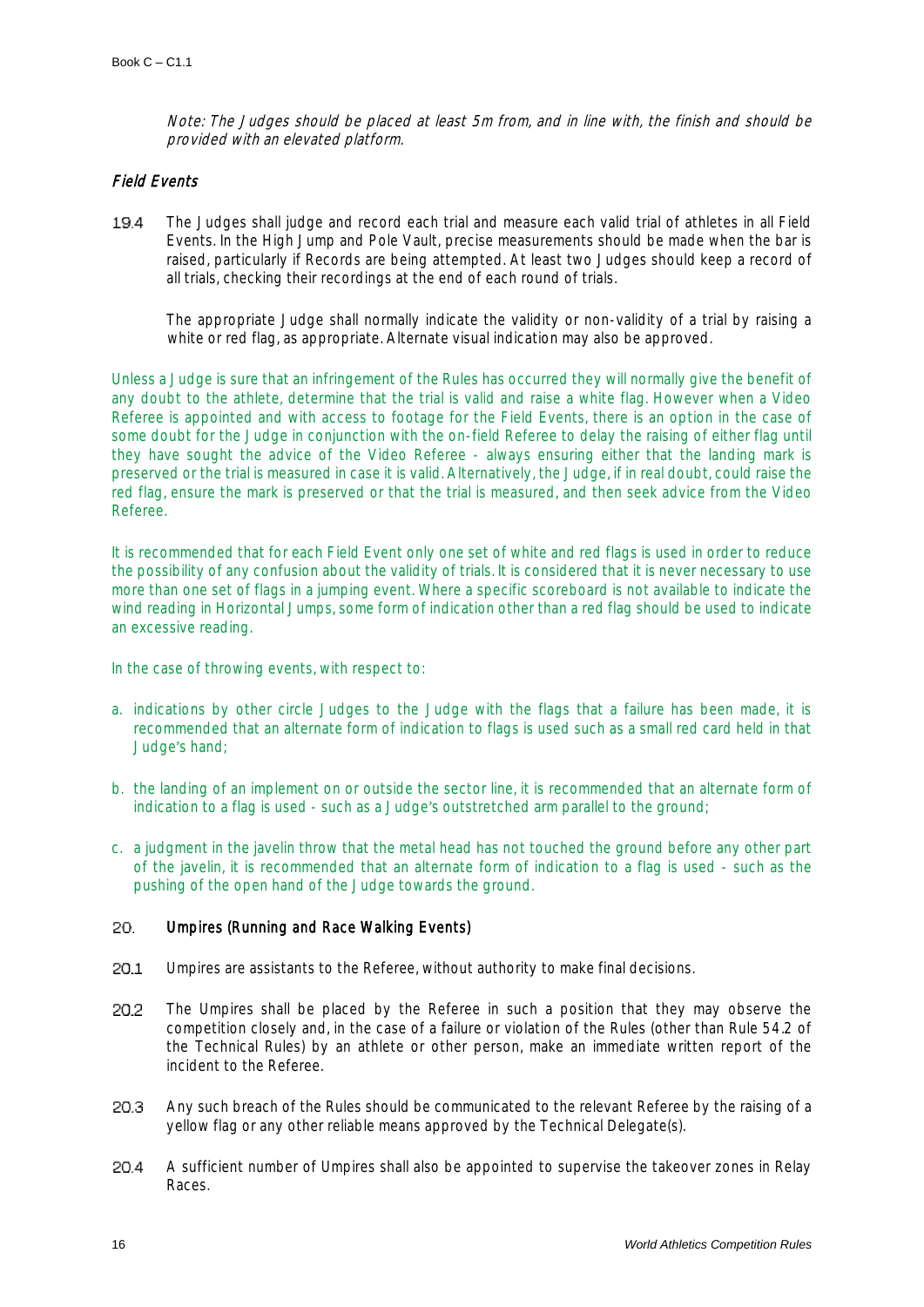Note (i): When an Umpire observes that an athlete has run in a different lane from their own, or that a relay takeover has taken place outside the takeover zone, they should immediately mark on the track with suitable material the place where the infringement took place or make a similar notation on paper or by electronic means.

Note (ii): The Umpire(s) shall report to the Referee any breach of the Rules, even if the athlete (or team, for Relay Races) does not finish the race.

The Chief Umpire (see Rule 13 of the Competition Rules) is the assistant of the Running and Race Walking Events Referee and indicates the placement of and co-ordinates the work and reports of each Umpire. Charts which may be downloaded from the World Athletics website recommend the points at which the Umpires (subject always to the number available) should be placed for the various track events. It must be understood that the charts describe one possibility. It is up to the Meeting Manager in consultation with the Running and Race Walking Events Referee to select the appropriate number of Umpires according to the level of the meeting, the number of entries and the number of available officials.

### Indication of an infringement

When the events take place on a synthetic track, it has been the practice to provide the Umpires with adhesive tape so that they can mark the track where an infringement has taken place – although the Rules (see note (i) above) now acknowledge that this may be and is often done in other ways.

Note that the failure to report an infringement in a particular way (or at all) does not prevent a valid disqualification being made.

It is important that Umpires "report" all instances where they believe the Rules have been infringed, even when the athlete or team does not finish the race. The addition of Rule 8.4.4 of the Technical Rules is intended to standardise practice and to complement Note (ii) to Rule 20.4 of the Competition Rules - as there has been a clear difference of approach across the world.

The standard practice overall should be that where an athlete / relay team does not finish a race, it is generally to be denoted as DNF rather than DQ, including in hurdles races where a technical rule has been breached but the athlete does not reach the finish line. Rule 8.4.4 of the Technical Rules is in place to cover the situation where such an athlete or team makes a protest  $-$  so sub-rule 8.4.4 is thus added.

#### 21. Timekeepers, Photo Finish Judges and Transponder Timing Judges

- $21.1$ In the case of hand timing, a sufficient number of timekeepers for the number of athletes entered shall be appointed. One of them shall be designated the Chief Timekeeper. They shall allocate duties to the Timekeepers. These Timekeepers shall act as back-up Timekeepers when Fully Automatic Photo Finish or Transponder Timing Systems are in use.
- 21.2 Timekeepers, Photo Finish and Transponder Timing Judges shall act in accordance with Rule 19 of the Technical Rules.
- 21.3 When a Fully Automatic Timing and Photo Finish System is used, a Chief Photo Finish Judge and an adequate number of assistants shall be appointed.
- When a Transponder Timing System is used, a Chief Transponder Timing Judge and an adequate 21.4 number of assistants shall be appointed.

The Guidelines for Manual Timekeeping may be downloaded from the World Athletics website.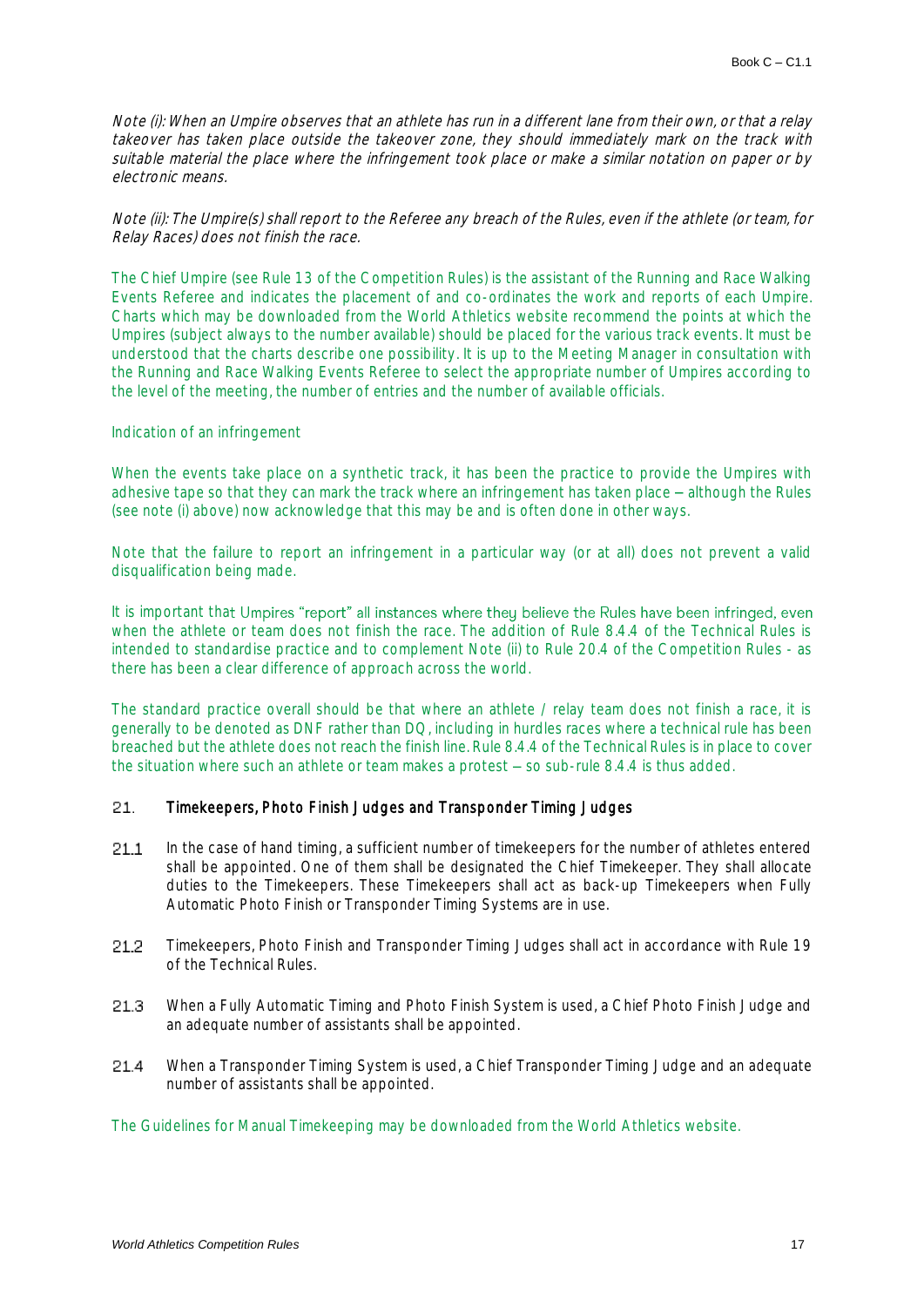#### 22. Start Coordinator, Starter and Recallers

- $22.1$ The Start Coordinator shall:
	- 22.1.1 Allocate the duties of the start team. However, in the case of competitions under paragraph 1.1 of the International Competition definition and Area Championships and Games, the determination of which events will be assigned to the International Starter will be the responsibility of the Technical Delegates.
	- 22.1.2 Supervise the duties to be fulfilled by each member of the team.
	- 22.1.3 Inform the Starter, after receiving the relevant order from the Competition Director, that everything is in order to initiate the start procedure (e.g. that the Timekeepers, the Judges and, when applicable, the Chief Photo Finish Judge, Chief Transponder Timing Judge and the Wind Gauge Operator are ready).
	- 22.1.4 Act as an interlocutor between the technical staff of the timing equipment company and the Judges.
	- 22.1.5 Keep all papers produced during the start procedure including all documents showing the reaction times and/or false start waveform images if available.
	- Ensure that following any ruling under Rules 16.8 or 39.10.3 of the Technical Rules, the procedure set out in Rule 16.9 of the Technical Rules is followed.

All members of the start team must be well informed about the Rules and how they should be interpreted. The team must also be clear on what procedures it will follow when implementing the Rules, so that the events can continue without delay. They must understand well the respective duties and roles of each member of the team, especially the Starter and the Start Referee.

- 22.2 The Starter, whose primary responsibility is to ensure a fair and equitable start for all competitors, shall have entire control of the athletes on their marks. When a Start Information System is used to assist in races using a crouch start, Rule 16.6 of the Technical Rules shall be applied.
- 22.3 The Starter shall position themselves so that they have full visual control over all athletes during the start procedure.

It is recommended, especially for staggered starts, that loudspeakers in the individual lanes be used for relaying the commands and the start and any recall signals to all athletes at the same time.

Note: The Starter shall place themselves so that the whole field of athletes falls into a narrow visual angle. For races using a crouch start it is necessary that they are so placed that they can ascertain that all athletes are currently steady in their set positions before the gun is fired or starting apparatus is activated. (All such starting apparatus is termed "gun" for the purpose of the Rules.) Where loudspeakers are not used in races with a staggered start, the Starter shall so place themselves that the distance between them and each of the athletes is approximately the same. Where, however, the Starter cannot place themselves in such a position, the gun shall be placed there and discharged by electric contact.

The Starter's commands have to be clear and heard by all athletes but, unless they are a long way from the athletes and without a speaker system, they should avoid shouting whilst giving the commands.

22.4 One or more Recallers shall be assigned to assist the Starter.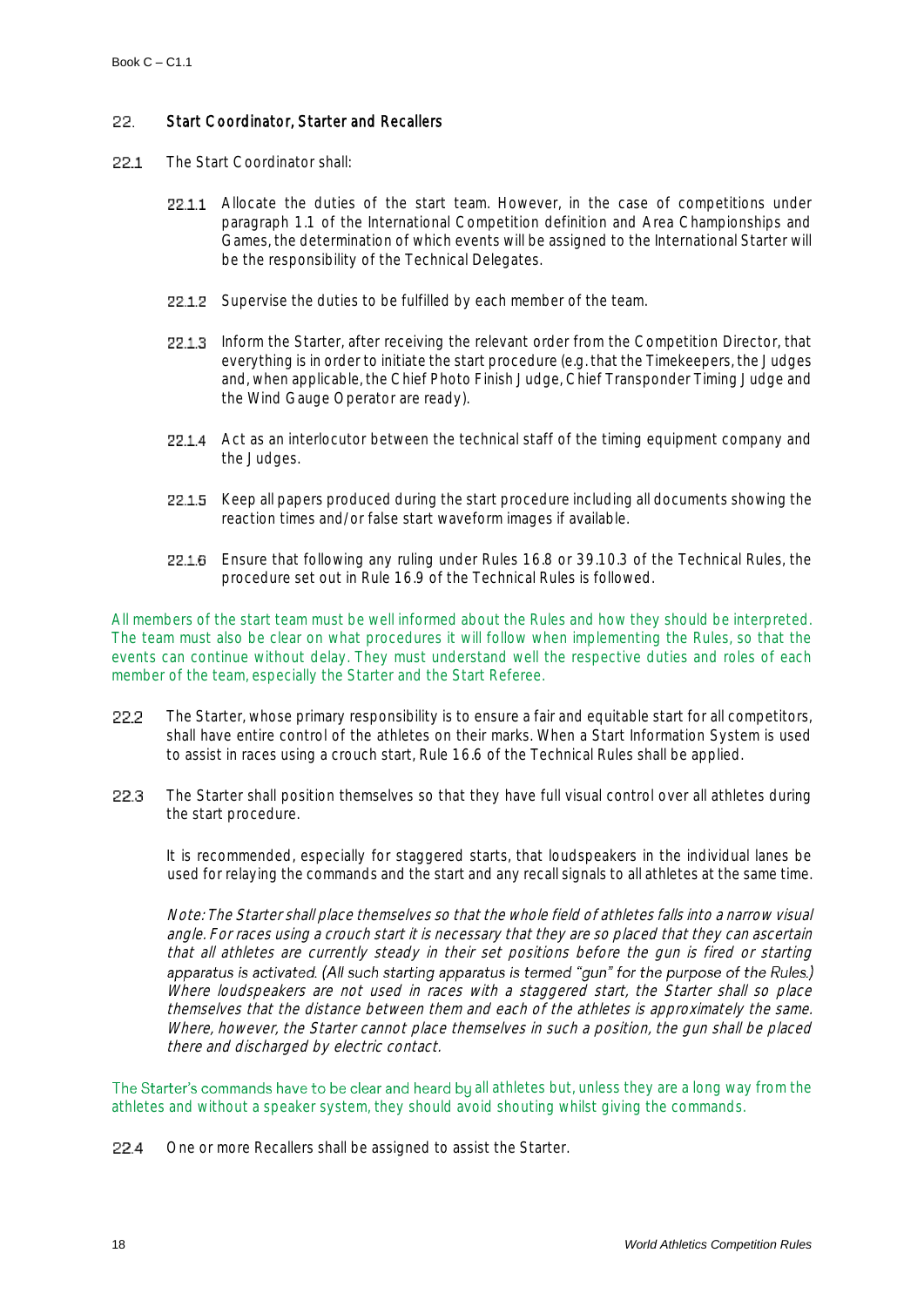Note: For events of 200m, 400m, 400m Hurdles, 4 <sup>×</sup> 100m, 4 <sup>×</sup> 200m, the Medley Relay and 4 <sup>×</sup> 400m Relays, there shall be at least two Recallers.

- 22.5 Each Recaller shall place themselves so that they can see each athlete assigned to them.
- 22.6 The Starter and/or each Recaller shall recall or abort the race if any infringement of the Rules is observed. After a recalled or aborted start the Recaller shall report their observations to the Starter, who decides whether and to which athlete(s) a warning or disqualification shall be issued. (See also Rules 16.7 and 16.10 of the Technical Rules.)
- Warning and disqualification under Rules 16.7, 16.8 and 39.8.3 of the Technical Rules may be 22.7 decided only by the Starter. (See also Rule 18.3 of the Competition Rules)

It is necessary to take into account Rule 18.3 of the Competition Rules when interpreting both this Rule and Rule 16 of the Technical Rules, for in effect it is both the Starter and the Referee responsible for the starts who can determine whether a start is fair. On the other hand a Recaller has no such power and whilst they may recall a start, they cannot act unilaterally thereafter and must simply report their observations to the Starter.

The Starting Guidelines may be downloaded from the World Athletics website.

#### 23. Starter's Assistants

- 23.1 The Starter's Assistants shall check that the athletes are competing in the correct heat or race and that their bibs are worn correctly.
- 23.2 They must place each athlete in their correct lane or position, assembling the athletes approximately 3m behind the start line (in the case of races started in echelon, similarly behind each start line). When this has been completed, they shall signal to the Starter that all is ready. If a new start is ordered, the Starter's Assistants shall assemble the athletes again.
- 23.3 The Starter's Assistants shall be responsible for the readiness of batons for the first athletes in a Relay Race.
- 23.4 When the Starter has ordered the athletes to their marks, the Starter's Assistants must ensure that Rules 16.3 and 16.4 of the Technical Rules are observed.
- 23.5 In case of a false start, the Starter's Assistants shall proceed in accordance with Rule 16.9 of the Technical Rules.

#### $24.$ Lap Scorers

- $24.1$ Lap Scorers shall keep a record of the laps completed by all athletes in races longer than 1500m. Specifically, for races of 5000m and longer, and for Race Walking events, a number of Lap Scorers under the direction of the Referee shall be appointed and provided with lap scoring cards on which they shall record the times over each lap (as given to them by an official Timekeeper) of the athletes for whom they are responsible. When such a system is used, no Lap Scorer should record more than four athletes (six for Race Walking events). Instead of manual lap scoring, a computerised system, which may involve a transponder carried or worn by each athlete, may be used.
- 24.2 One Lap Scorer shall be responsible for maintaining, at the finish line, a display of the laps remaining. The display shall be changed each lap when the leader enters the finish straight. In addition, manual indication shall be given, when appropriate, to athletes who have been, or are about to be, lapped.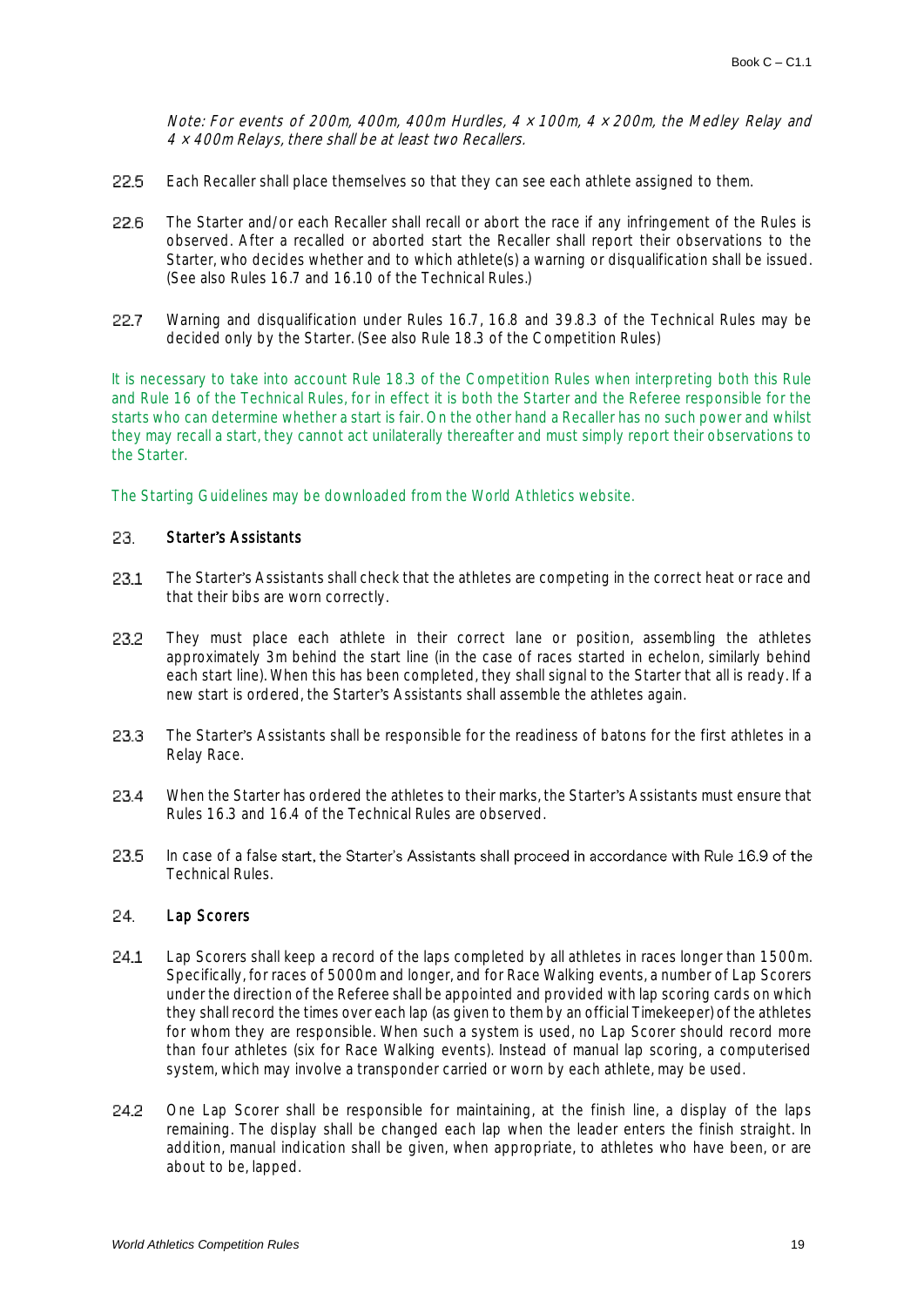The final lap shall be signalled to each athlete, usually by ringing a bell.

Guidelines for Lap Scoring may be downloaded from the World Athletics website.

#### 25. Competition Secretary, Technical Information Centre (TIC)

25.1 The Competition Secretary shall collect the full results of each event, details of which shall be provided by the Referee, the Chief Timekeeper, Chief Photo Finish Judge or Chief Transponder Judge and the Wind-Gauge Operator. They shall immediately relay these details to the Announcer, record the results and convey the result card to the Competition Director.

Where a computerised results system is used, the computer recorder at each Field Event shall ensure that the full results of each event are entered into the computer system. The track results shall be input under the direction of the Chief Photo Finish Judge. The Announcer and the Competition Director shall have access to the results via a computer.

- 25.2 In events in which athletes are competing with different specifications (such as implement weights or hurdle heights), the relevant differences should be clearly indicated in the results or a separate result shown for each category.
- Where the applicable regulations for a competition other than under paragraph 1.1 of the 25.3 International Competition definition permit the simultaneous participation of athletes:
	- **25.3.1** competing with the assistance of another person, i.e. a quide runner; or
	- 25.3.2 using a mechanical aid which is not authorised under Rule 6.3.4 of the Technical Rules;

their results shall be listed separately and, where applicable, their para classification shown.

25.4 The following standard abbreviations and symbols should be used in the preparation of start lists and results where applicable:

| Did not start                           | <b>DNS</b> |
|-----------------------------------------|------------|
| Did not finish (Running or Race         | DNF        |
| <b>Walking Events)</b>                  |            |
| No valid trial recorded                 | ΝM         |
| Disqualified (followed by the           | DQ         |
| applicable Rule number)                 |            |
| Valid trial in High Jump and Pole Vault | " $O$ "    |
| <b>Failed trial</b>                     | " $X$ "    |
| Passed trial                            | «_ »       |
| Retired from competition (Field or      | r          |
| <b>Combined Events)</b>                 |            |
| Qualified by place in Track Events      | Q          |
| Qualified by time in Track Events       | q          |
| Qualified by standard in Field Events   | Q          |
| Qualified by performance in Field       |            |
| Events                                  | q          |
| Advanced to next round by Referee       | qR         |
| Advanced to next round by Jury of       | qJ         |
| Appeal                                  |            |
| Bent knee (Race Walking Events)         | ">"        |
| Loss of contact (Race Walking           | $a_{11}$   |
| Events)                                 |            |
| Yellow Card (followed by the            | YС         |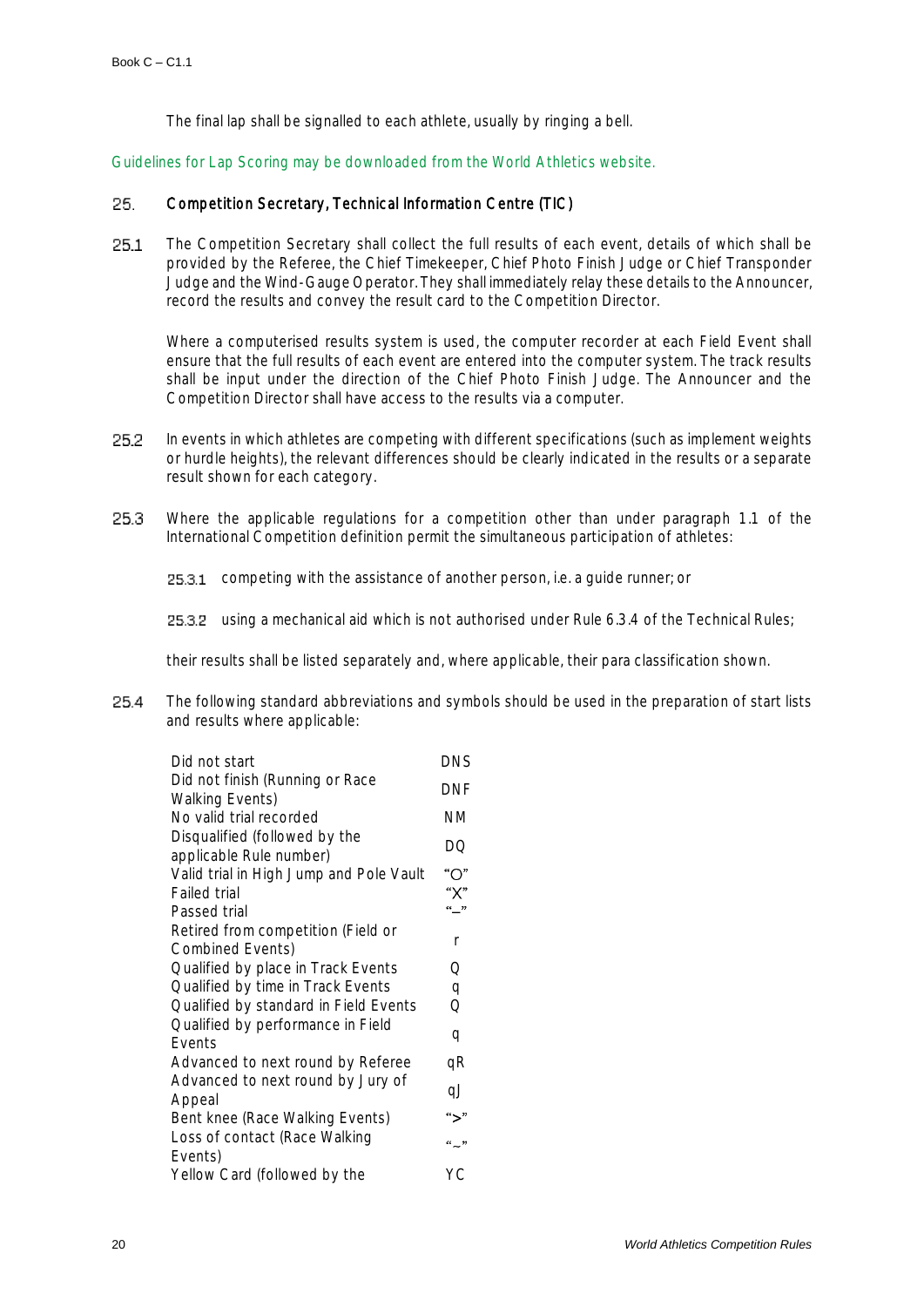applicable Rule number) Second Yellow Card (followed by the Second Yellow Card (followed by the YRC<br>applicable Rule number) Red Card (followed by the applicable RC<br>Rule number) Lane infringement (Rules 17.4.3 and Lane immigement (ivales 17.4.5 and Lane in the Technical Rules)

If an athlete is warned or disqualified in an event for an infringement of any Rule, reference shall be made in the official results to the Rule which has been infringed.

If an athlete is disqualified from an event for acting in an unsporting or improper manner, reference shall be made in the official results giving reasons for such disqualification.

Rules 25.2-4 of the Competition Rules as from 2015 are designed to standardise procedures and the use of terminology in common situations in start lists and results. Rules 25.2 and 25.3 of the Competition Rules acknowledge the not uncommon situation in many competitions below the top level (and even in some high level competitions) where athletes of different age and who have para classifications are competing in the same competitions. This Rule confirms that this is acceptable - including as a means of meeting minimum competitor number requirements, even for the purposes of Rule 31.1 of the Competition Rules as well as setting out how the results should be presented.

Given that disqualifications can be made for both technical and disciplinary reasons, it is very important that the reason for a disqualification is always indicated in the results. This is achieved by always stating the Rule under which the athlete was warned or disqualified next to the symbol.

The use of "r" is designed to cover situations in which an athlete decides not to continue in a competition because of injury (or any other reason as it is not necessary for him to provide one). Most commonly, this will be in High Jump or Pole Vault and here it is important to note that this has implications for the further conduct of the competition, including the application of time for trials under Rule 25.17 of the Technical Rules, as a retirement may reduce the remaining athletes in the competition to 1 or, 2 or 3 and the application of a longer time for trials will be required.

It is also relevant in Combined Events, as it may affect the number of heats to be conducted in any remaining Track Events.

In other Field Events, an alternate method would be to show all remaining trials as a pass but the use of "r" provides a clear indication that the athlete is no longer intending to compete in that event – whereas showing passes still leaves the possibility that the athlete could later change his mind.

See also the green text with respect to Rule 6 of the Competition Rules.

An athlete shall be regarded as DNS if:

- a. after their name having been included on the start list for any event, they do not report to the Call Room for that event;
- b. having passed through the Call Room, they do not make any attempt in a Field Event or do not attempt to make a start in a Running or Race Walking Event; or
- c. Rule 39.10 of the Technical Rules applies.
- 25.5 A Technical Information Centre (TIC) will be established for competitions held under paragraphs 1.1, 1.2, 1.3, 1.6 and 1.7 of the International Competition definition and is recommended for other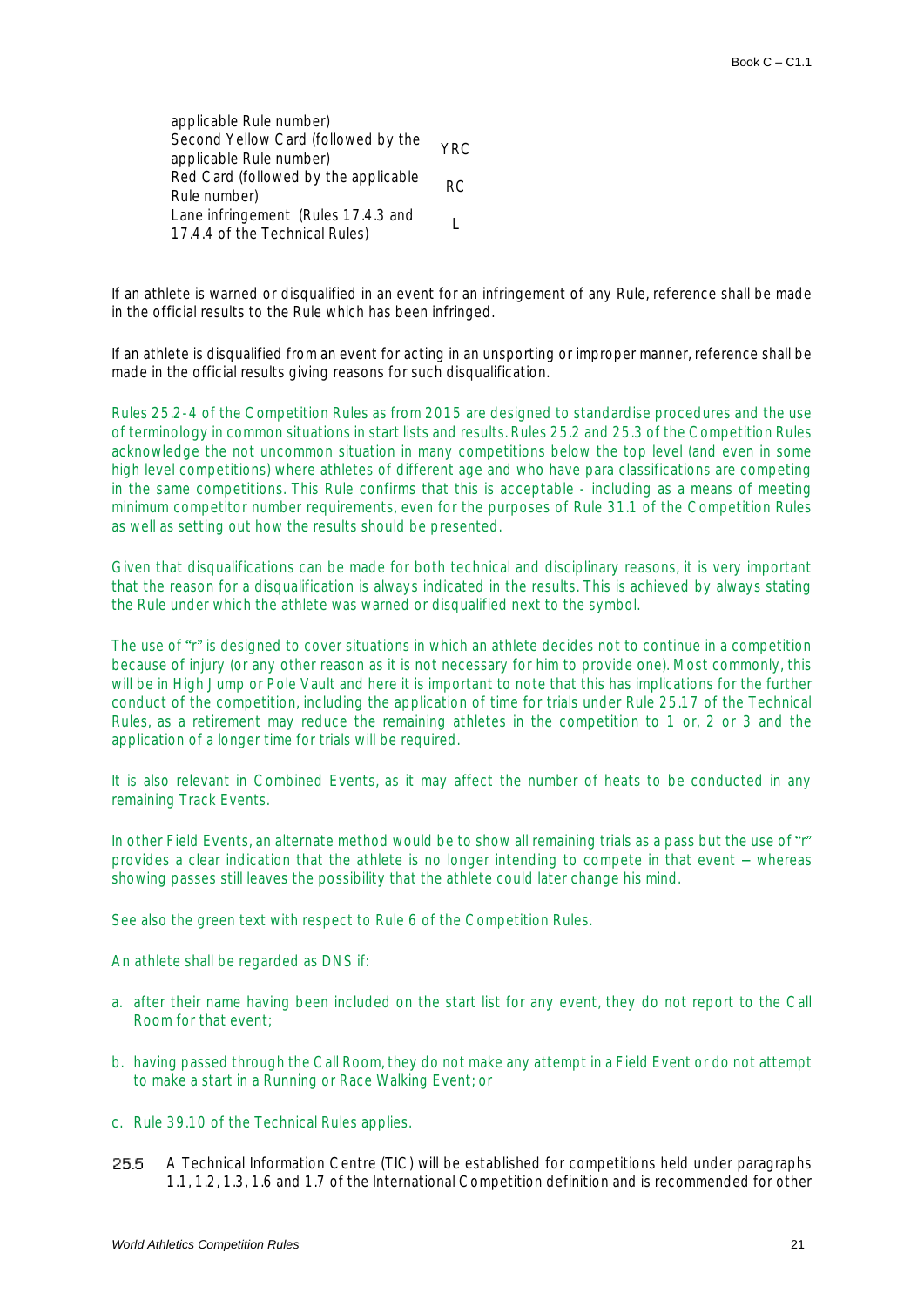competitions held over more than one day. The main function of the TIC is to ensure smooth communication between each team delegation, the organisers, the Technical Delegates and the competition administration regarding technical and other matters relating to the competition.

An effectively managed Technical Information Centre will significantly assist in the delivery of a high quality competition organisation. The TIC Manager should have excellent knowledge of the Rules and equally importantly of the specific Regulations for the particular competition.

The hours of operation of the TIC should reflect the hours of the competition plus some periods of time before and after when there will need to be interaction between the various parties, particularly between the team delegations and the Organisers. It is common, although not essential, for larger events to have "branches" of the TIC (sometimes called Sport Information Desks) in the main athlete accommodation locations. If this is the case, there must be excellent communication between the SID(s) and the TIC.

Because the hours of operation of the TIC and SID(s) may be long, it will be necessary for the TIC Manager to have several assistants and for them to work in shifts.

Whilst some duties of the TIC are covered in the Competition Rules (see for example Rule 25 of the Competition Rules, and Rules 8.3 and 8.7 of the Technical Rules), others will be set out in the Regulations for each competition and in competition documents such as team handbooks etc.

#### 26. Marshal

The Marshal shall have control of the Field of Play and shall not allow any persons other than the officials and athletes assembled to compete or other authorised persons with valid accreditation to enter and remain therein.

The Marshal's role is to regulate entry to the Field of Play during preparations immediately beforehand and while the event is in progress. They operate generally in accordance with the plan established by the Competition Director and, in relation to more immediate matters, receive their orders directly from the Meeting Manager. Accordingly, they will:

- a. manage the control for the entrances into the arena of the athletes, the officials and on-field volunteers, service staff, accredited press photographers and the TV crews. At each competition, the number of such in-field accreditations is agreed beforehand and all these persons must wear a special bib;
- b. manage the control at the point where the athletes leave the arena (usually for larger events into the Mixed Zone and/or the Post Event Control Area) when they have finished their event;
- c. ensure that, at all times, the sight lines to the competition sites are as clear as possible for the spectators' benefit as well as for television.

They are directly answerable to the Meeting Manager who must be able to contact them at any time if the need arises.

To assist the Marshal and their team in their work, it is usual that those persons permitted to enter the arena, other than the athletes, are clearly distinguishable by means of the special bib or accreditation card or distinctive uniform.

#### 27. Wind Gauge Operator

The Wind Gauge Operator shall ascertain the velocity of the wind in the running direction in events to which they are appointed and shall then record and sign the results obtained and communicate them to the Competition Secretary.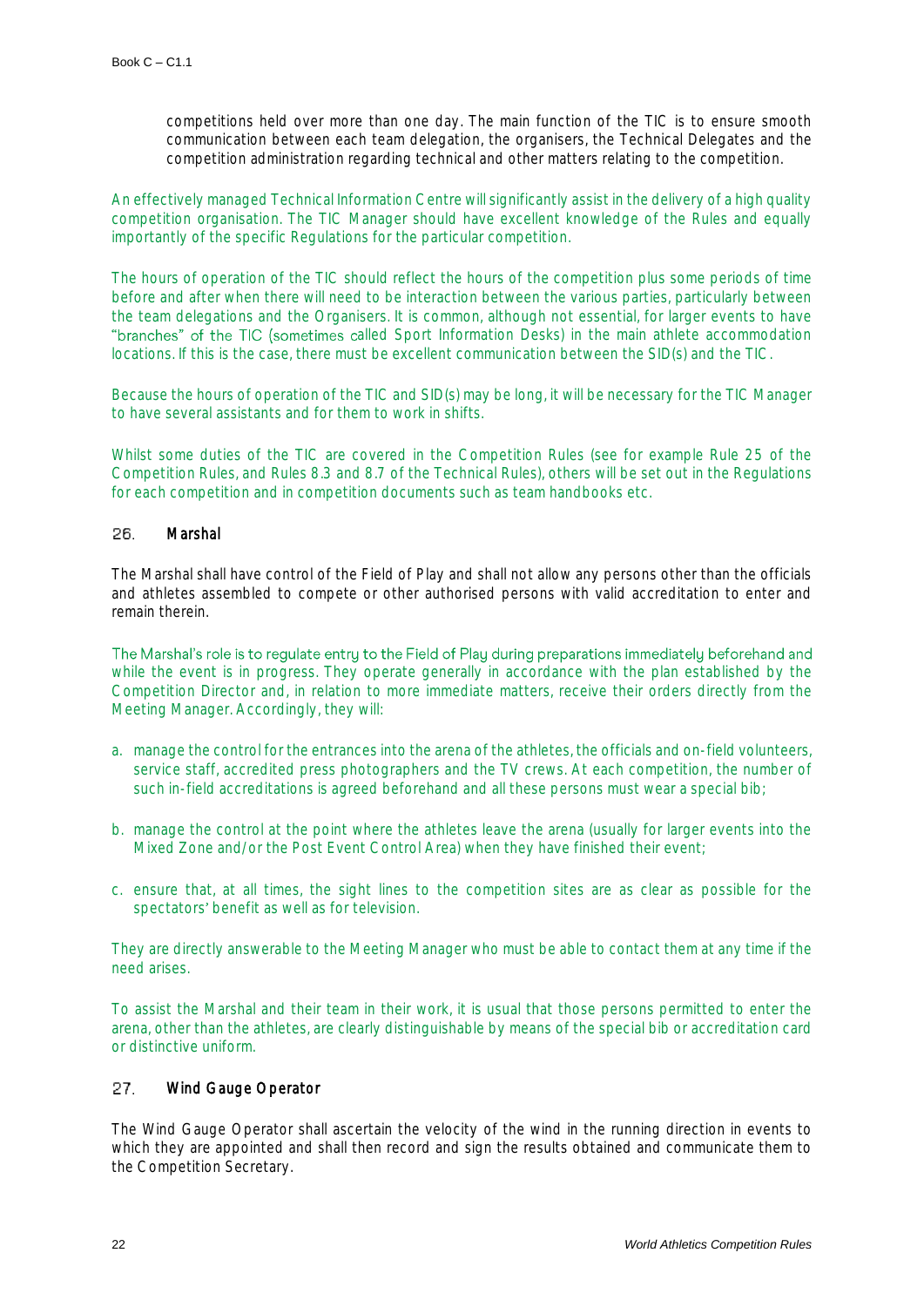Whilst in practice it may be that the Wind Gauge Operator, the Technical Manager or a Photo Finish Judge actually puts the gauge in the correct place ultimately it is the responsibility of the relevant Referee to check that this is done and in accordance with the Rules (see Rules 17.10 and 29.11 of the Technical Rules).

It is noted that particularly for the Track Events the wind gauge can be operated remotely. In such cases it is almost always connected to the photo finish and results "system", so that a Wind Gauge Operator will not be required, and their duties are filled, for example, by someone in the photo finish team.

#### Measurement Judge (Scientific) 28.

One Chief Measurement Judge (Scientific) and one or more assistants shall be appointed when Electronic or Video Distance Measurement or other scientific measurement device is to be used.

Before the start of the competition, they will meet the technical staff involved and familiarise themselves with the equipment.

Before each event, they will supervise the positioning of the measuring instruments, taking account of the technical requirements given by the manufacturer and the instrument calibrating laboratory.

To ensure that the equipment is operating correctly, they shall, before the event, supervise a set of measurements in conjunction with the Judges and under the supervision of the Referee, to confirm agreement with results achieved using a calibrated and verified steel tape. A form of conformity shall be issued and signed by all those involved in the test and attached to the results card.

During the competition they shall remain in overall charge of the operation. They will report to the Referee to certify that the equipment is accurate.

Note: A set of check measurements should be made after, and if circumstances justify it during, the event usually without reference to the steel tape.

When electronic or video distance measuring equipment is used, a Chief Judge is placed as the official in charge in a similar way as is the case with photo finish or transponder timing. In the case of video measurement, the Chief Measurement Judge will be expected to take a more active and hands-on role during the events, than would be the case with fully on-field electronic distance measurement.

In particular, this should involve ensuring that an appropriate communication system is in place between the on-field Judges and the Judges undertaking the video reading to ensure that each measurement is correctly made and that in the case of the Horizontal Jumps, the landing mark is not raked out until an image has been confirmed.

Whether it is the Chief Measurement Judge or another Judge who is responsible for ensuring the video reading is correct, they must be especially careful to ensure that the current, and not a previous, trial is the one that is measured.

#### 29. Call Room Judges

- 29.1 The Call Room Chief Judge shall:
	- 29.1.1 in conjunction with the Competition Director, prepare and publish a Call Room schedule setting out for each event at least the first and final entry times for each Call Room in use and the time at which the athletes will depart for the competition area from the (final) Call Room;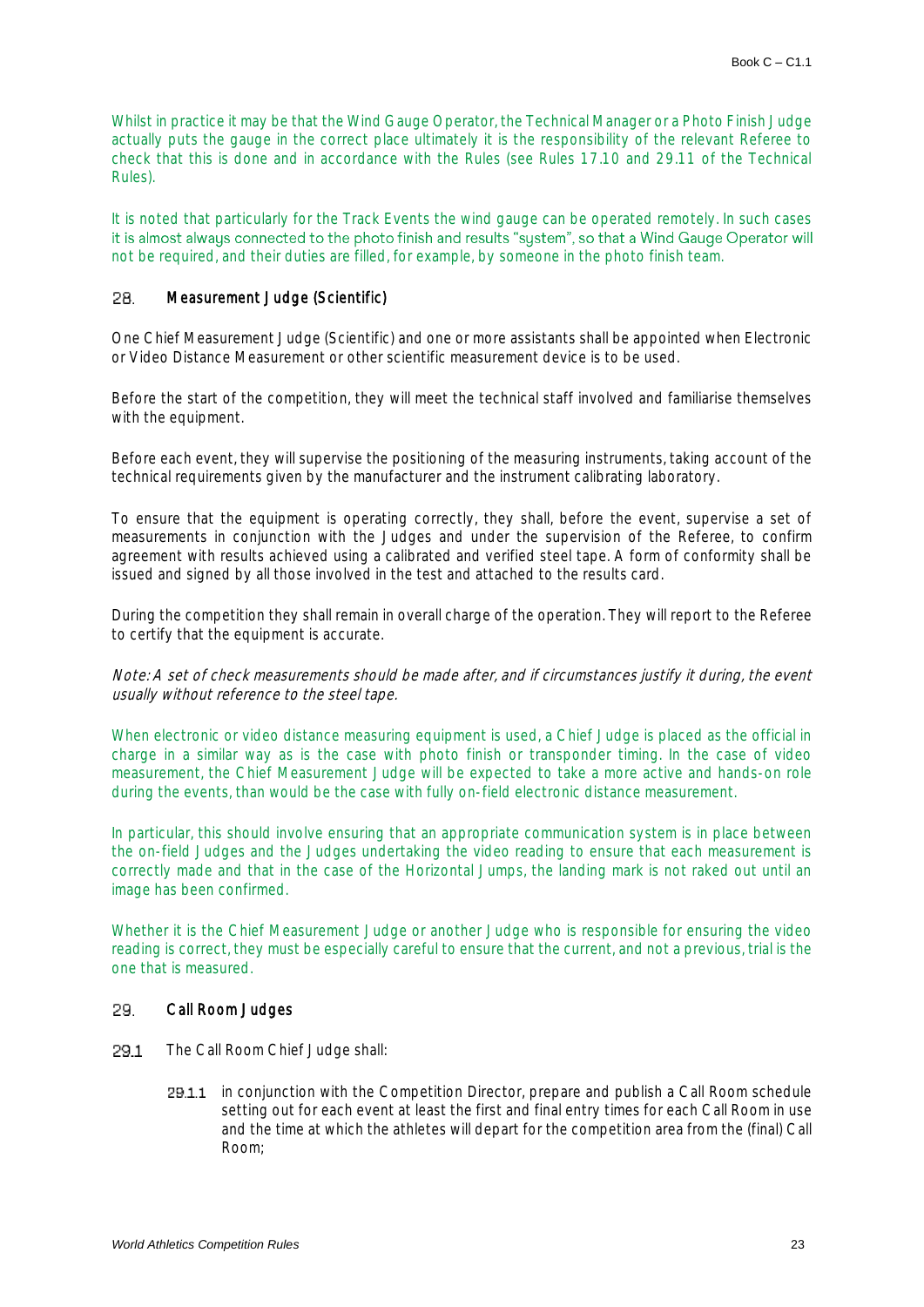29.1.2 supervise the transit between the Warm-up Area and the competition area to ensure that the athletes, after being checked in the Call Room, be present and ready at the competition area for the scheduled start of their event.

The Call Room Judges shall ensure that athletes are wearing the national or Club uniform clothing officially approved by their national governing body, that the bibs are worn correctly and correspond with start lists, that shoes, number and dimension of spikes, advertising on clothing and athletes' bags comply with the Rules and applicable Regulations and that unauthorised material is not taken into the Field of Play.

The Judges shall refer any unresolved issues or matters arising to the Call Room Referee.

A well planned and efficiently managed Call Room is fundamental to the success of a competition. Planning to ensure sufficient space at the point when the Call Room will be at its fullest capacity, how many call rooms (and sections within each) are required and a reliable communication system with the other officials and to notify the athletes when to report from the Warm-up Area are always important. Other considerations will vary according to the type of competition and the number of checks which it is decided will be undertaken in the Call Room. For example at most school meets it is unlikely that checking advertising on uniforms will be an issue, whereas checking spike lengths to protect the track surface may be. It is important that in the planning process it is determined which checks will be made and preferably these should be communicated to the athletes and teams in advance to avoid stress or confusion immediately before competition. The Call Room Judges must ensure the athletes are in the correct heat, race or group and that they leave for the competition area in a timely manner in accordance with the Call Room schedule. Where possible, the schedule should be made available to the athletes and teams prior to the commencement of each day of competition.

#### 30. Advertising Commissioner

The Advertising Commissioner (when appointed) will supervise and apply the current Marketing & Advertising Rules and Regulations and shall determine any unresolved advertising issues or matters arising in the Call Room in conjunction with the Call Room Referee.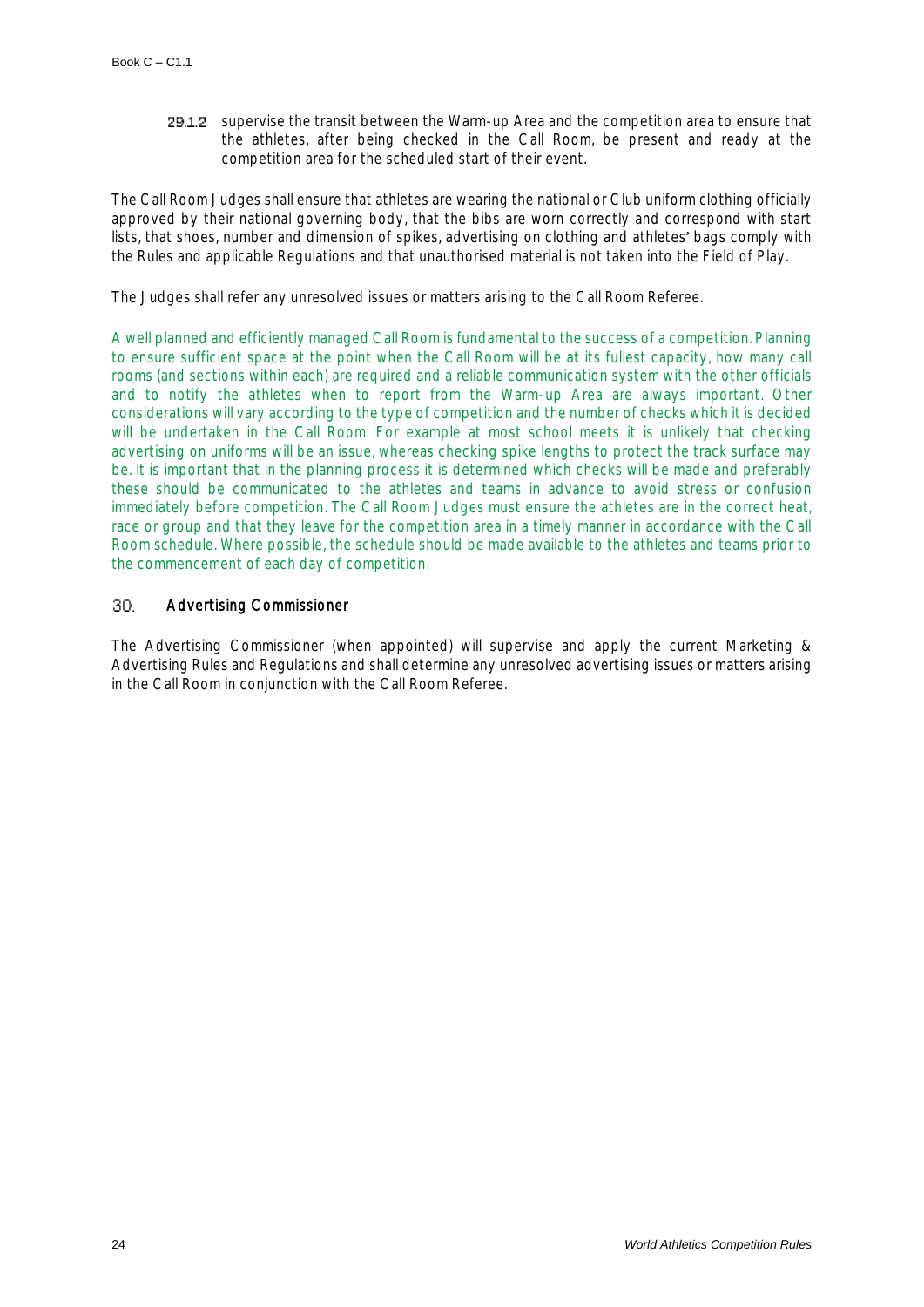### PART III - WORLD RECORDS

#### 31. World Records

### Submission and Ratification

A World Record shall be made in a bona fide competition which has been duly arranged, advertised  $31.1$ and authorised before the day of the event by the Member in whose Country or Territory the event takes place and which has been conducted under and in compliance with the Rules. For individual events, at least three athletes and for relay events, at least two teams must be bona fide competitors in the event. Except for Field Events conducted as provided in Rule 9 of the Technical Rules and competitions held outside the stadium under Rules 54 and 55 of the Technical Rules, no performance set by an athlete will be ratified if it has been accomplished during a mixed competition.

Note: Women only Road Race records are subject to the conditions set out in Rule 32 of the Competition Rules.

- $31.2$ The following categories of World Records are accepted by World Athletics:
	- 31.2.1 World Records:
	- 31.2.2 World U20 Records;
	- 31.2.3 World Indoor Records:
	- World U20 Indoor Records.

Note (i): For the purposes of these Rules, unless the context dictates otherwise, World Records refers to all categories of records under this Rule.

Note (ii): World Records under Rules 31.2.1 and 31.2.2 of the Competition Rules shall recognise the best ratified performances achieved at any facility complying with Rule 31.12 or 31.13 of the Competition Rules.

- $31.3$ An athlete (or athletes in the case of a relay event) who sets a World Record must:
	- 31.3.1 have been eligible to compete under the Rules;
	- 31.3.2 have been under the jurisdiction of a Member;
	- **31.3.3** in the case of a performance submitted under Rules 31.2.2 or 31.2.4 of the Competition Rules, unless the athlete's date of birth has been previously confirmed by the Chief Executive Officer, have their date of birth confirmed by their passport, birth certificate or similar official documentation, a copy of which, if not available to be attached to the application form, must be provided by the athlete or athletes' Member Federation to the Chief Executive Officer without delay;
	- 31.3.4 in the case of relay events, must all be eligible to represent a single Member in accordance with Eligibility to Represent a Member Rules.
	- **31.3.5** submit to doping control immediately after the end of the event, where the athlete has broken or equalled a World Record. No delays other than those identified in the Anti-Doping Rules (Appendix  $5 -$  Article 5.4.4 (a)) shall be accepted. Doping controls for the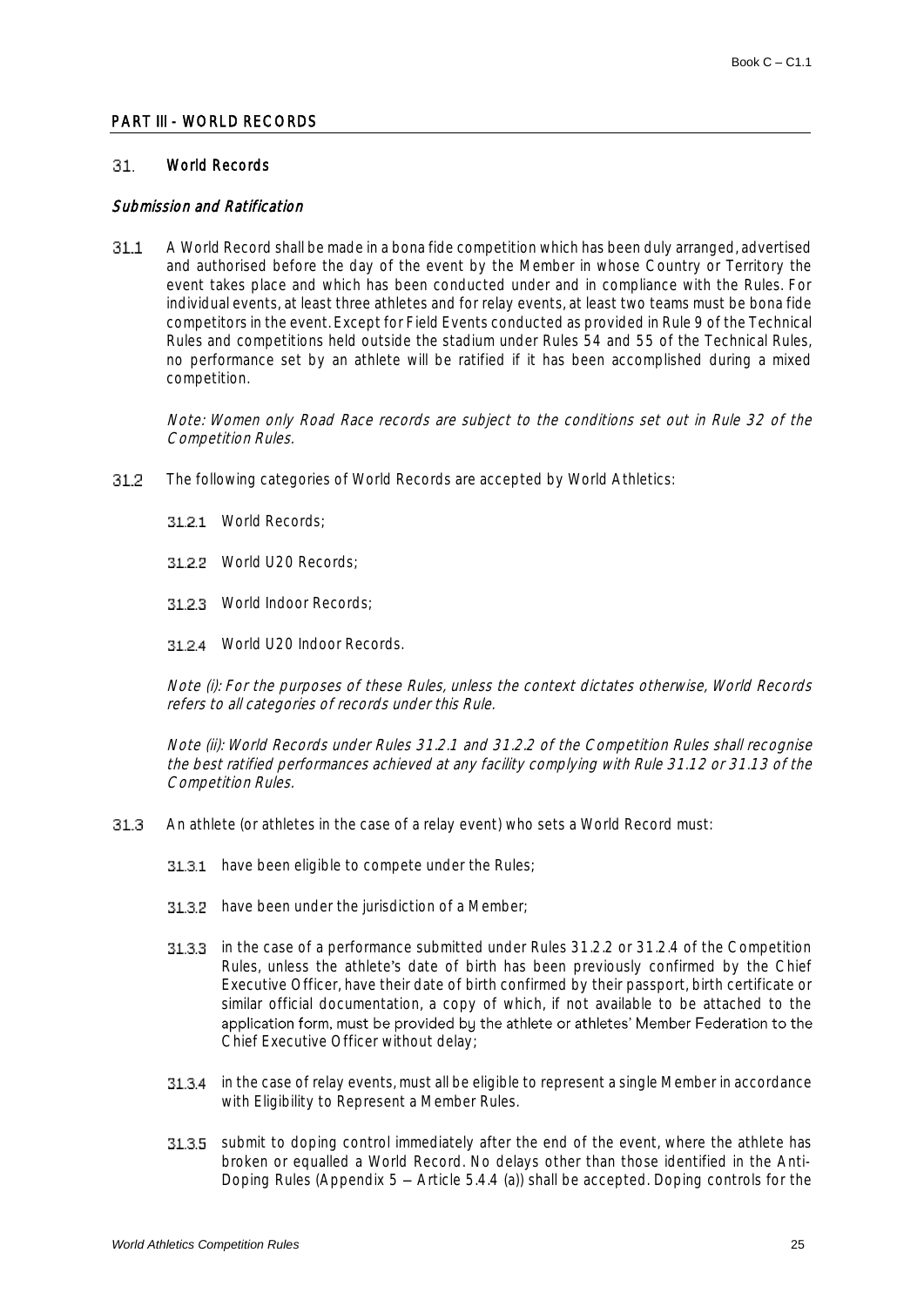ratification of a World Record shall be conducted in accordance with the Anti-Doping Rules and the sample(s) shall be sent for analysis to a WADA accredited laboratory as soon as possible after collection. Doping control samples collected for the ratification of World Records in endurance events from 400m upwards shall be analysed for Erythropoiesis Stimulating Agents (ESA). The doping control documentation (doping control form and corresponding laboratory results) shall be sent to World Athletics as soon as it is available and, ideally, together with the World Record Application Form which must in all cases be completed and dispatched to the Office within 30 days of the competition (see CR 31.6). The doping control documentation will be reviewed by the Athletics Integrity Unit and the performance will not be ratified in the following circumstances:

- a. if a doping control is not conducted, or
- b. if the doping control has not been conducted in accordance with the Competition Rules or the Anti-Doping Rules, or
- c. if the doping control sample is not suitable for analysis or has not been analysed for ESA (for endurance events from 400m upwards only), or
- d. if the doping control results in an anti-doping rule violation.

Note (i): In the case of a Relay World Record, all members of the team must be tested.

Note (ii): If an athlete has admitted that, at some time prior to achieving a World Record, they had used or taken advantage of a substance or technique prohibited at that time, then, subject to the advice of the Athletics Integrity Unit, such record will not continue to be regarded as a World Record by World Athletics.

- 31.4 When a performance equals or betters an existing World Record, the Member of the Country where the performance was set shall collect together, without delay, all the information required for ratification of the Record by World Athletics. No performance shall be regarded as a World Record until it has been ratified by World Athletics. The Member should immediately inform World Athletics of its intention to submit the performance.
- 31.5 The submitted performance shall be better than or equal to the existing World Record for that event, as accepted by World Athletics. If a World Record is equalled, it shall have the same status as the existing World Record.
- 31.6 The official application form of World Athletics shall be completed and dispatched to the Office within 30 days. If the application concerns a foreign athlete (or a foreign team), a duplicate of the form shall be sent within the same period to the Member of the athlete (or team).

Note: Forms are available, on request, from the World Athletics Office, or may be downloaded from the World Athletics website.

- 31.7 The Member of the Country where the performance was set shall send, with the official application form:
	- **31.7.1** The printed programme of the competition (or electronic equivalent);
	- **31.7.2** The complete results of the event, including all information required under this Rule;
	- **31.7.3** In the case of a Track World Record where Fully Automatic Timing was in operation, the photo finish and zero control test images;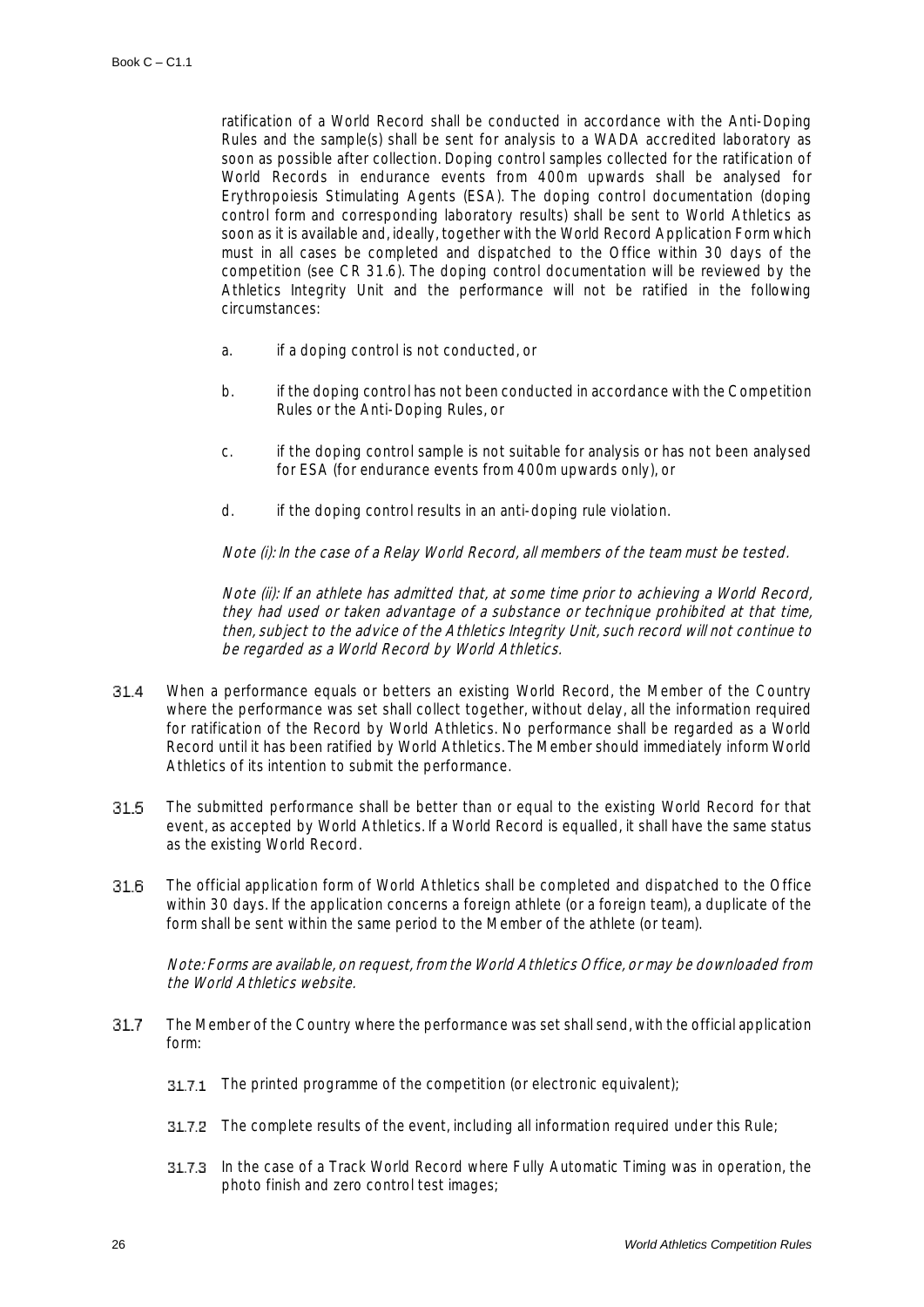- Any other information required to be submitted by this Rule, where such information is or should be in its possession.
- Performances made in Qualification Rounds, in deciding ties in High Jump and Pole Vault, in any 31.8 event or part of an event which is subsequently decreed void under the provisions of Rule 18.7 of the Competition Rules or Rule 8.4.2 of the Technical Rules, Rules 17.2 or 25.20 of the Technical Rules, in Race Walking events in which Rule 54.7.3 of the Technical Rules is applied and the athlete is not disqualified or in individual events in Combined Events competitions, regardless of whether or not the athlete completes the whole Combined Events competition, may be submitted for ratification.
- 31.9 The President and the Chief Executive Officer of World Athletics together are authorised to ratify World Records. If they are in any doubt whether or not the performance should be ratified, the case shall be referred to Council for decision in accordance with the Governance Rules.
- When a World Record has been ratified, the Chief Executive Officer will:
	- 31.10.1 so inform the athlete's Member, the Member applying for the World Record and the relevant Area Association;
	- **31.10.2** supply the official World Record Plaques, for presentation to World Record holders.
	- 31.10.3 update the official List of World Records each time a new World Record has been ratified. This list shall represent the performances regarded by World Athletics as being, from the date of the list, the best ratified performances yet set by an athlete or team of athletes in each of the recognised events listed in Rules 32, 33, 34 and 35 of the Competition Rules.
- 31.11 If the performance is not ratified, the Chief Executive Officer will give the reasons.

### Specific Conditions

- **31.12** Except in Road Events:
	- 31.12.1 The performance shall be made in a World Athletics certified athletics facility or at a competition area which conforms to Rule 2 of the Technical Rules or, where applicable, Rule 11.2 of the Technical Rules.
	- 31.12.2 For any performance at any distance of 200m or more to be ratified, the track on which it was made shall not exceed 402.3m (440 yards) and the race shall have started on some part of the perimeter. This limitation does not apply to the Steeplechase events where the Water Jump is placed outside a normal 400m track.
	- 31.12.3 A performance in an oval Track Event shall be made in a lane where the running line radius does not exceed 50m, except where the bend is formed with two different radii, in which case the longer of the two arcs should not account for more than 60° of the 180° turn.
	- **31.12.4** A performance made in a Track Event outdoors may be made only on a track which conforms to Rule 14 of the Technical Rules.
- 31.13 For World Indoor Records:
	- 31.13.1 The performance shall have been made in a World Athletics certified athletics facility or at a competition area, which complies with Rules 41 to 43 of the Technical Rules as applicable.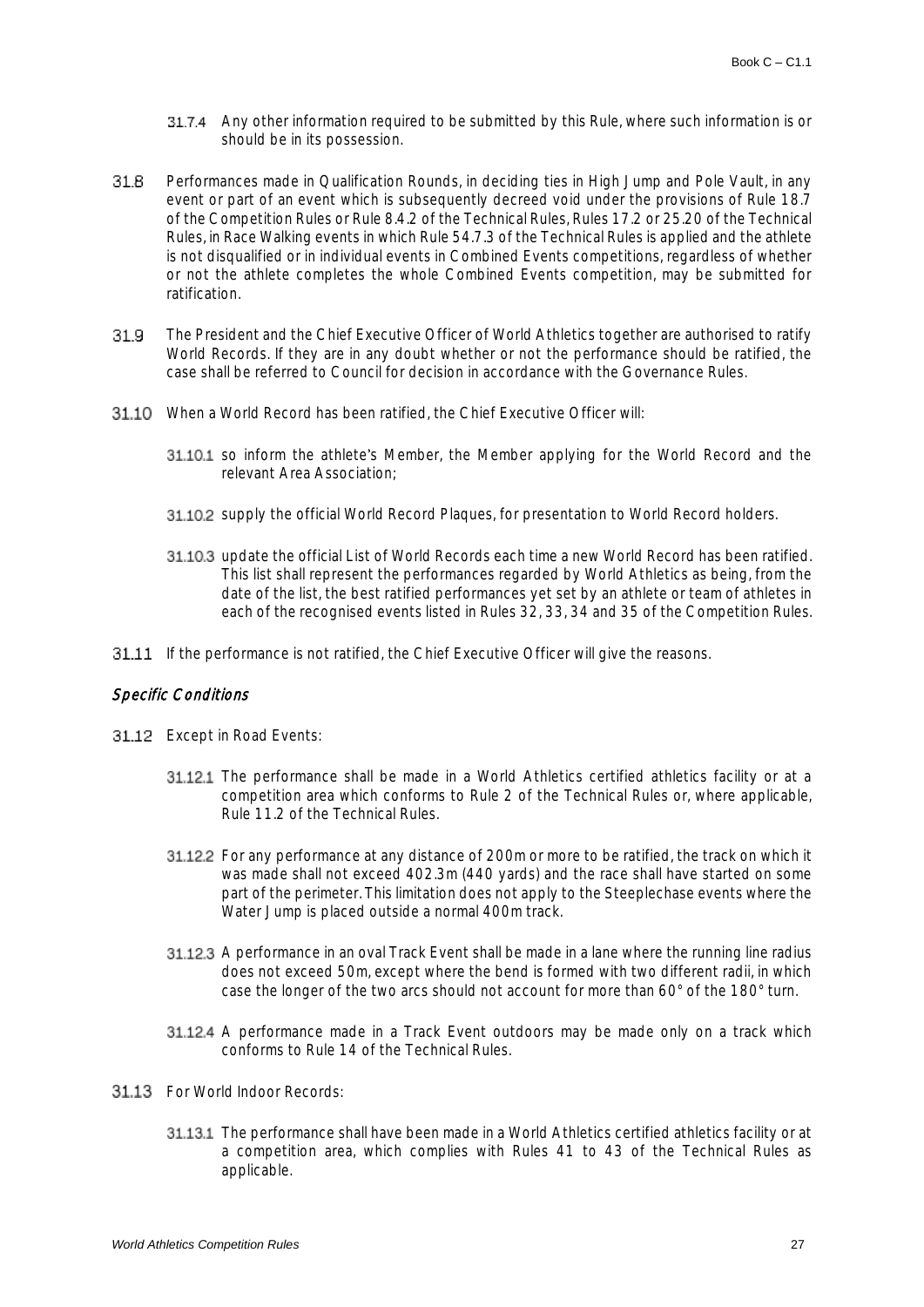- **31.13.2** For races of 200m and over, the oval track may not have a nominal length of more than 201.2m (220 yards).
- 31.13.3 The performance may be made on an oval track with a nominal length less than 200m provided that the distance run is within permitted tolerance for the distance.
- 31.13.4 The performance in an oval track event shall be made in a lane where the projected running line radius on the constant banked bend segment does not exceed 27m and, for multiple lap events, the two straights each are at least 30m long.
- **31.14** For World Records in Running and Race Walking Events:
	- **31.14.1** The performance shall be timed by official Timekeepers, by a Fully Automatic Timing and Photo Finish System (for which a zero control test has been undertaken in accordance with Rule 19.19 of the Technical Rules) or by a Transponder System (see Rule 19.24 of the Technical Rules) complying with the Rules.
	- **31.14.2** For races up to and including 800m (including  $4 \times 200$ m and  $4 \times 400$ m), only performances timed by a Fully Automatic Timing and Photo Finish System complying with the Rules shall be ratified.
	- **31.14.3** For performances made outdoors up to and including 200m, information concerning wind velocity, measured as indicated in Rules 17.8 to 17.13 of the Technical Rules inclusive, shall be submitted. If the wind velocity, measured in the direction of running, averages more than 2 metres per second, the performance will not be ratified.
	- 31.14.4 No performance will be ratified where the athlete has infringed Rule 17.3 of the Technical Rules unless, in cases covered in Rules 17.4.3 and 17.4.4 of the Technical Rules, it is the first infringement in the event, nor in the case an individual event where an athlete has recorded a false start as allowed under Rule 39.8.3 of the Technical Rules.
	- **31.14.5** For performances up to and including 400m (including  $4 \times 200$ m and  $4 \times 400$ m) under Rules 32 and 34 of the Competition Rules, starting blocks linked to a World Athletics certified Start Information System under Rule 15.2 of the Technical Rules must have been used and have functioned correctly so that reaction times were obtained and are shown on the results of the event.

The amendment to Rule 17.4 of the Technical Rules means for World Record ratification that if an athlete or relay team achieves a record time and, in that race, that athlete (or any athlete in the relay team) made a single infringement under Rules 17.4.3 or 17.4.4 of the Technical Rules, and in the case of an event with more than one round, it was the first infringement in the event, the record can stand. If the athlete or relay team achieves a record time and, in that race, an infringement occurred more than once or the athlete or relay team carried over such infringement from a previous round of the same event, the record cannot be ratified.

- 31.15 For World Records set over multiple distances in the same race:
	- 31.15.1 A race shall be stated to be over one distance only.
	- **31.15.2** A race based on the distance covered over a given time may be combined with a race over a fixed distance (for example, 1 Hour and 20,000m - see Rule 18.3 of the Technical Rules).
	- 31.15.3 It is permissible for the same athlete to submit multiple performances for ratification in the same race.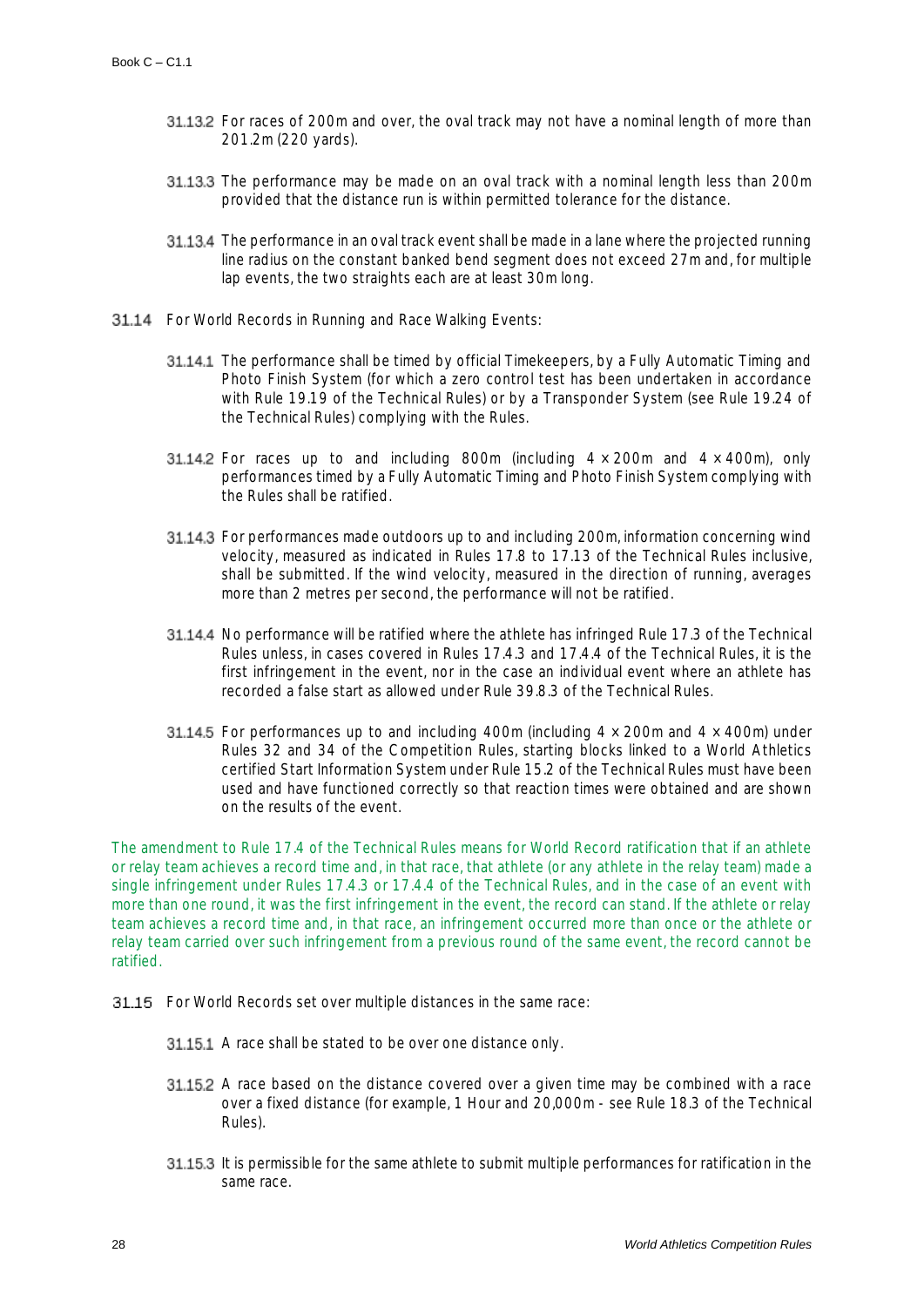- **31.15.4** It is permissible for several athletes to submit performances for ratification in the same race.
- 31.15.5 A performance will not be ratified at a shorter distance if the athlete did not finish the full distance of that race.
- 31.16 For World Records in Relay Events:

The time set by the first athlete in a relay team may not be submitted for ratification as a World Record.

- 31.17 For World Records in Field Events:
	- 31.17.1 The performances shall be measured either by three Field Judges using a calibrated and verified steel tape or bar or by a scientific measuring apparatus, the accuracy of which has been confirmed in accordance with Rule 10 of the Technical Rules.
	- **31.17.2** In the Long Jump and Triple Jump conducted outdoors, information concerning wind velocity, measured as indicated in Rules 29.10-12 of the Technical Rules shall be submitted. If the wind velocity, measured in the direction of jumping, averages more than 2 metres per second, the performance will not be ratified.
	- 31.17.3 World Records may be credited for more than one performance in a competition, provided that each World Record so ratified shall have been equal or superior to the best previous performance at that moment.
	- 31.17.4 In Throwing Events, the implement used shall have been checked prior to the competition in accordance with Rule 16 of the Competition Rules. If the Referee becomes aware during an event that a World Record has been equalled or bettered, they shall immediately mark the implement used and undertake a check to ascertain whether it still complies with the Rules or if there has been any change in characteristics. Normally, such implement shall be checked again after the event in accordance with Rule 16 of the Competition Rules.
- **31.18** For World Records in Combined Events:

The conditions as set out in Rule 39.8 of the Technical Rules shall have been complied with in each of the individual events. In addition, for those events where wind velocity is required to be measured, the average velocity (based on the algebraic sum of the wind velocities, as measured for each individual event, divided by the number of such events) shall not exceed plus 2 metres per second.

31.19 For World Records in Race Walking Events:

At least three Judges who are either World Athletics Level or Area Level International Race Walking Judges shall be officiating during the competition and shall sign the application form.

- **31.20** For World Records in Road Race Walking Events:
	- 31.20.1 The course must be measured by an "A" or "B" grade World Athletics/AIMS approved measurer who shall ensure that the relevant measurement report and any other information required by this Rule is available to World Athletics upon request.
	- 31.20.2 The circuit shall be no shorter than 1km and no longer than 2km with a possible start and finish in a stadium.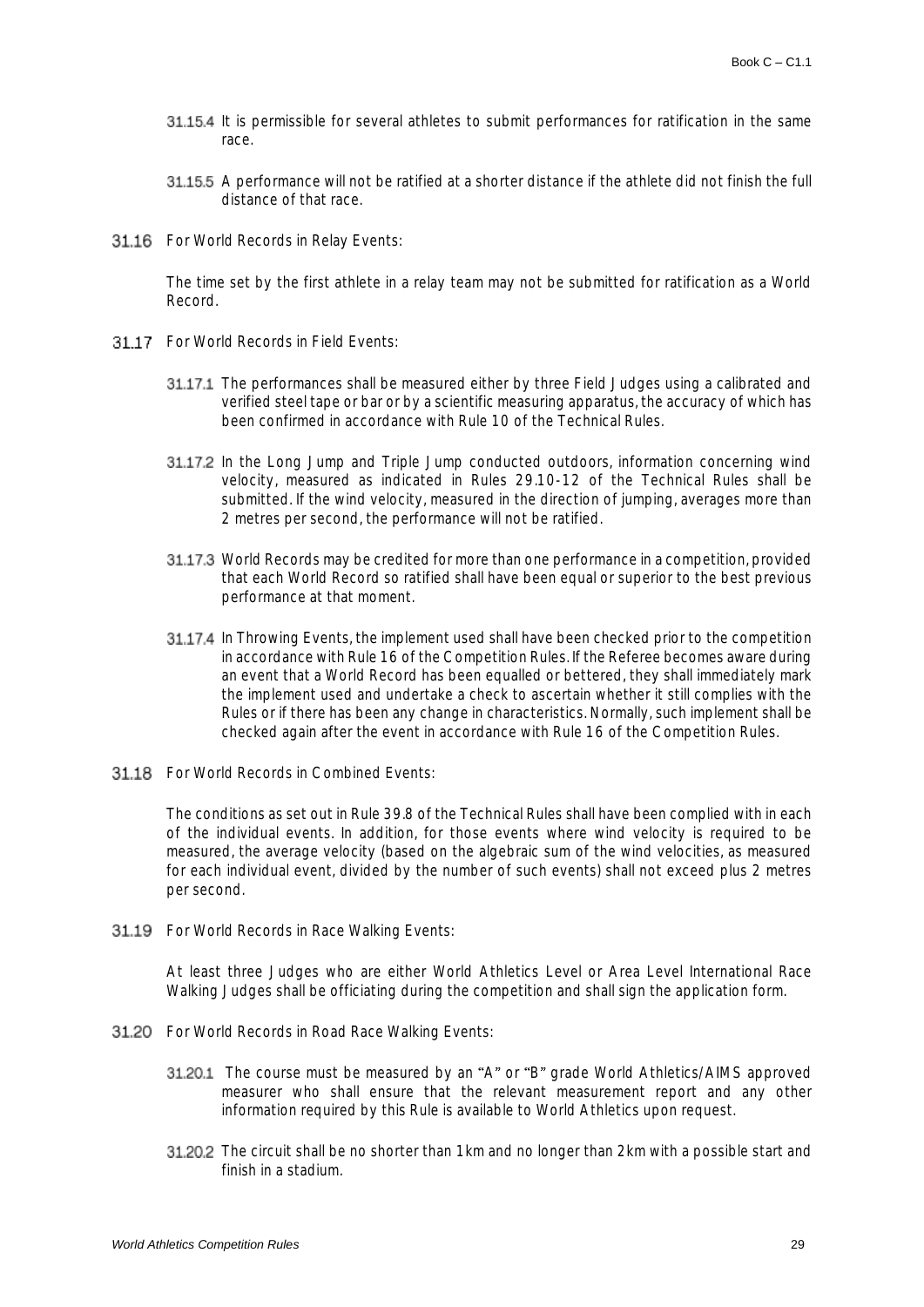- 31.20.3 Any course measurer who originally measured the course or other suitably qualified official designated by the measurer (after consulting the relevant body) with a copy of the documentation detailing the officially measured course must validate that the course covered by the athletes conforms to the course measured and documented by the official course measurer.
- **31.20.4** The course must be verified (i.e. re-measured) as late as possible before the race, on the day of the race or as soon as practical after the race, by a different "A" grade measurer from any of those who did the original measurement.

Note: If the course was originally measured by at least two "A" or one "A" and one "B" grade measurers, no verification (re-measurement) under this Rule 31.20.4 will be required.

- 31.20.5 World Records in Road Race Walking Events set at intermediate distances within a race must comply with the conditions set under Rule 31 of the Competition Rules. The intermediate distances must have been measured, recorded and subsequently marked as part of the course measurement and must have been verified in accordance with Rule 31.20.4 of the Competition Rules.
- 31.21 For World Records in Road Running Events:
	- 31.21.1 The course must be measured by an "A" or "B" grade World Athletics/AIMS approved measurer who shall ensure that the relevant measurement report and any other information required by this Rule is available to World Athletics upon request.
	- 31.21.2 The start and finish points of a course, measured along a theoretical straight line between them, shall not be further apart than 50% of the race distance.
	- 31.21.3 The overall decrease in elevation between the start and finish shall not exceed 1:1000, i.e. 1m per km (0.1%).
	- **31.21.4** Any course measurer who originally measured the course or other suitably qualified official designated by the measurer (after consulting the relevant body) with a copy of the documentation detailing the officially measured course shall in advance of the race check that the course is laid out in conformity with the course measured and documented by the official course measurer. They shall then ride in the lead vehicle during the competition or otherwise validate that the same course is run by the athletes.
	- **31.21.5** The course must be verified (i.e. re-measured) as late as possible before the race, on the day of the race or as soon as practical after the race, by a different "A" grade measurer from any of those who did the original measurement.

Note: If the course was originally measured by at least two "A" grade or one "A" and one "B" grade measurers, no verification (re-measurement) under this Rule 31.21.5 will be required.

- 31.21.6 World Records in Road Running Events set at intermediate distances within a race must comply with the conditions set under Rule 31 of the Competition Rules. The intermediate distances must have been measured, recorded and subsequently marked as part of the course measurement and must have been verified in accordance with Rule 31.21.5 of the Competition Rules.
- **31.21.7** For the Road Relay, the race shall be run in stages of 5km, 10km, 5km, 10km, 5km, 7.195km. The stages must have been measured, recorded and subsequently marked as part of the course measurement with a tolerance of  $\pm$  1% of the stage distance and must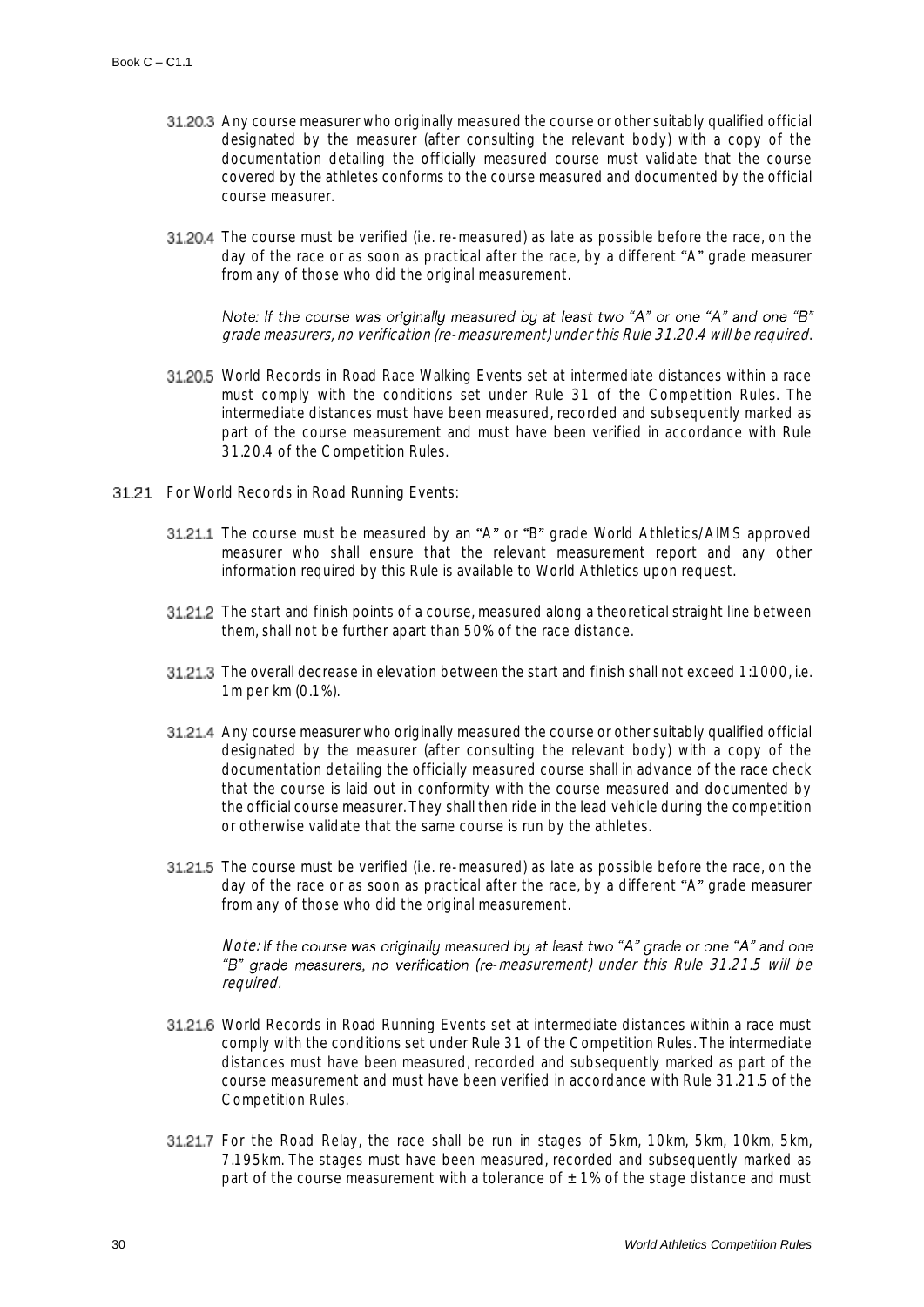have been verified in accordance with Rule 31.21.5 of the Competition Rules.

Note: It is recommended that national governing bodies and Area Associations adopt similar rules to the above for the recognition of their own records.

#### 32. Events for which World Records are Recognised

Fully Automatically Timed performances (F.A.T.)

Hand Timed performances (H.T.)

Transponder Timed performances (T.T.)

# Men

Running, Combined and Race Walking Events:

| F.A.T. only:                               | 100m; 200m; 400m; 800m;                                                    |  |
|--------------------------------------------|----------------------------------------------------------------------------|--|
|                                            | 110m Hurdles; 400m Hurdles;                                                |  |
|                                            | $4 \times 100$ m Relay; $4 \times 200$ m Relay; $4 \times 400$ m Relay;    |  |
|                                            | Decathlon.                                                                 |  |
| F.A.T. or H.T.:                            | 1000m; 1500m; 1 Mile; 2000m; 3000m;                                        |  |
|                                            | 5000m; 10,000m; 1 Hour;                                                    |  |
|                                            | 3000m Steeplechase;                                                        |  |
|                                            | $4 \times 800$ m Relay; Distance Medley Relay; $4 \times 1500$ m Relay;    |  |
|                                            | Race Walking (Track): 20,000m; 30,000m°; 35,000m°; 50,000m.                |  |
| F.A.T. or H.T.or T.T.:                     | Road Races: 5km; 10km; Half Marathon; Marathon; 50km <sup>#</sup> ; 100km; |  |
|                                            | Road Relay (Marathon distance only);                                       |  |
|                                            | Race Walking (Road): 20km; 35km°; 50km.                                    |  |
| Jumping Events:                            | High Jump; Pole Vault; Long Jump; Triple Jump.                             |  |
| Throwing Events:                           | Shot Put; Discus Throw; Hammer Throw; Javelin Throw.                       |  |
| Women                                      |                                                                            |  |
| Running, Combined and Race Walking Events: |                                                                            |  |
| F.A.T. only:                               | 100m; 200m; 400m; 800m;                                                    |  |

100m Hurdles; 400m Hurdles;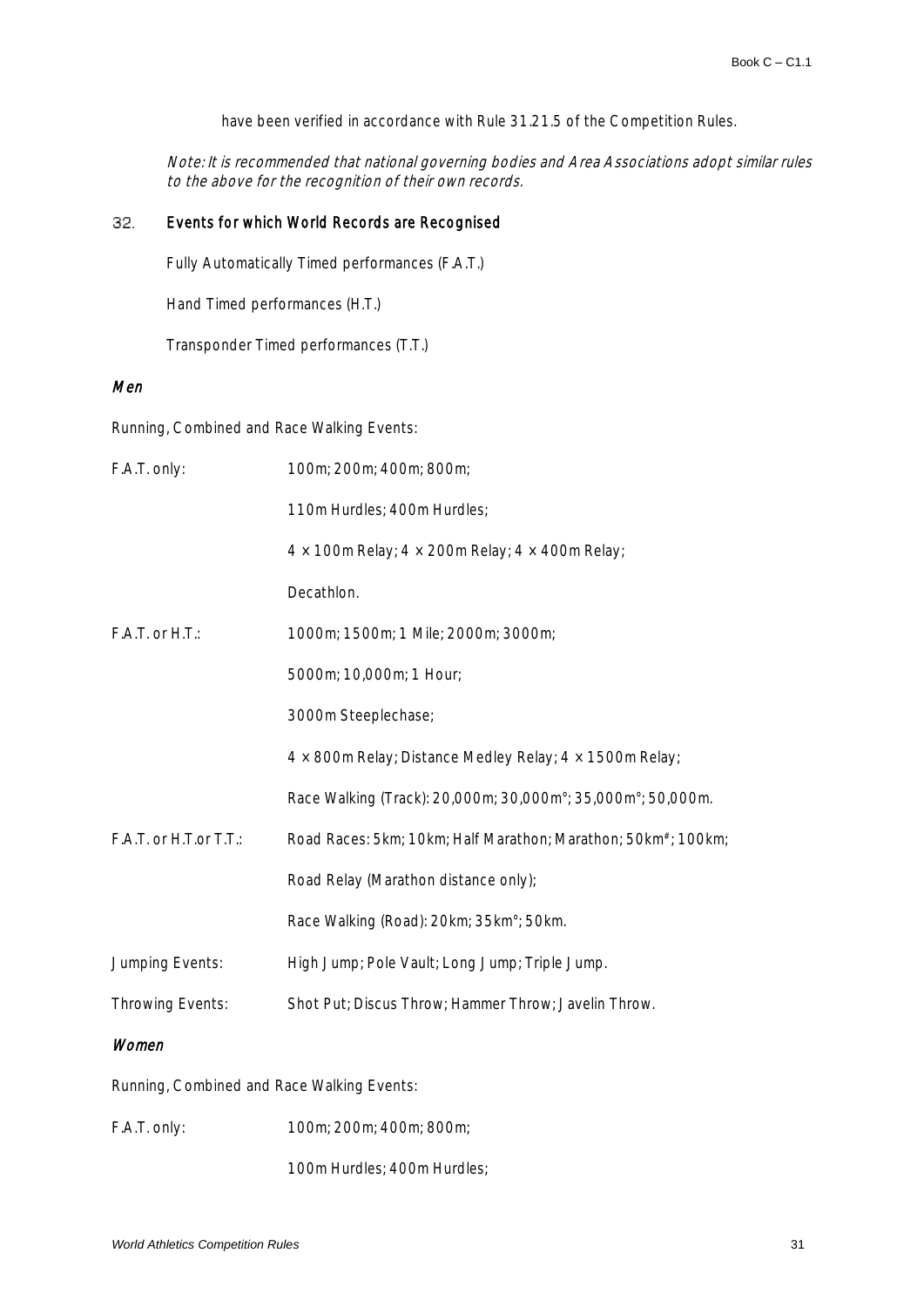|                              | $4 \times 100$ m Relay; $4 \times 200$ m Relay; $4 \times 400$ m Relay;                                            |
|------------------------------|--------------------------------------------------------------------------------------------------------------------|
|                              | Heptathlon; Decathlon.                                                                                             |
| $F.A.T.$ or $H.T.:$          | 1000m; 1500m; 1 Mile; 2000m; 3000m;                                                                                |
|                              | 5000m; 10,000m; 1 Hour;                                                                                            |
|                              | 3000m Steeplechase;                                                                                                |
|                              | $4 \times 800$ m Relay; Distance Medley Relay; $4 \times 1500$ m Relay;                                            |
|                              | Race Walking (Track): 10,000m; 20,000m; 35,000m°; 50,000m <sup>*</sup> .                                           |
| $F.A.T.$ or $H.T.$ or $T.T.$ | Road Races: 5km; 10km; Half Marathon; Marathon; 50km <sup>#</sup> ; 100km; Road Relay<br>(Marathon distance only); |

Race Walking (Road): 20km; 35km°; 50km.

Note (i): Except Race Walking competitions, World Athletics shall keep two World Records for women in Road Races: a World Record for performance achieved in mixed gender ("Mixed") races and a World Record for performance achieved in single gender ("Women only") races.

Note (ii): A women only road race can be staged by having separate women's and men's start times. The time differential should be chosen to prevent any possibility of assistance, pacing or interference, especially on courses involving more than one lap of the same section of the course.

\*Initial record to be recognised after 1 January 2019. The performance shall be better than 4:20:00.

ºInitial records to be recognised after 1 January 2023. The performance shall be better than 2:22:00 for men and 2:38:00 for women.

The 30,000m for men shall be deleted from the list upon ratification of the initial record for 35,000m.

#The initial records will be the best performances that comply with Rule 31 of the Competition Rules as at 1 January 2022. The performances shall be equal or better than 2:43:38 for men and 3:07:20 for women only and 2:59:54 for mixed race.

Jumping Events: High Jump; Pole Vault; Long Jump; Triple Jump.

Throwing Events: Shot Put; Discus Throw; Hammer Throw; Javelin Throw.

## Universal

Running, Combined and Race Walking Events:

F.A.T. only:

4 × 400m Relay (mixed)

#### 33. Events for which World U20 Records are Recognised

Fully Automatically Timed performances (F.A.T.)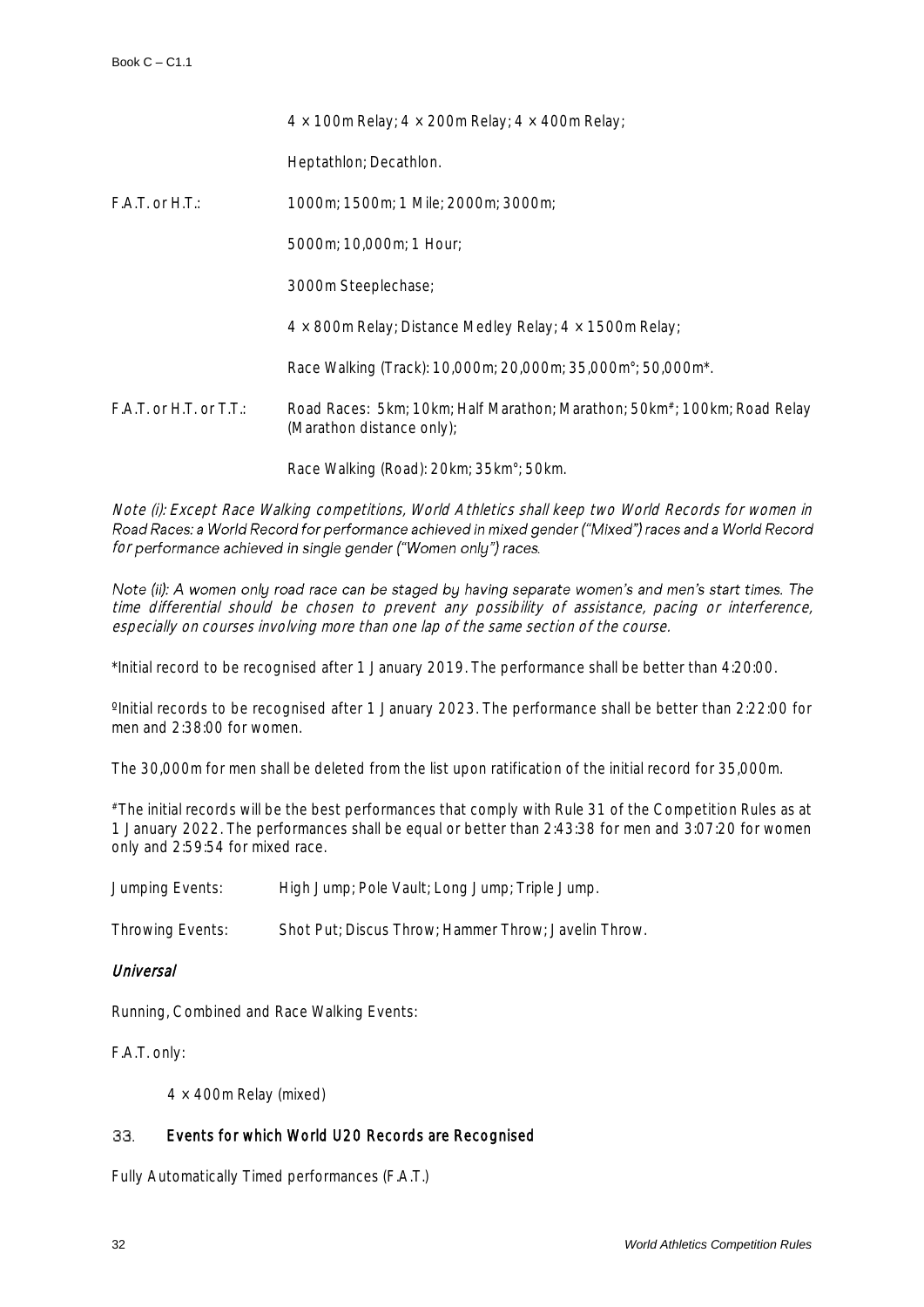Hand Timed performances (H.T.)

Transponder Timed performances (T.T.)

# U20 Men

Running, Combined and Race Walking Events:

| F.A.T. only:            | 100m; 200m; 400m; 800m;                              |
|-------------------------|------------------------------------------------------|
|                         | 110m Hurdles; 400m Hurdles;                          |
|                         | $4 \times 100$ m Relay; $4 \times 400$ m Relay;      |
|                         | Decathlon.                                           |
| $F.A.T.$ or $H.T.$      | 1000m; 1500m; 1 Mile; 3000m;                         |
|                         | 5000m; 10,000m; 3000m Steeplechase;                  |
|                         | Race Walking (Track): 10,000m.                       |
| F.A.T. or H.T. or T.T.: | Race Walking (Road): 10km.                           |
| Jumping Events:         | High Jump; Pole Vault; Long Jump; Triple Jump.       |
| Throwing Events:        | Shot Put; Discus Throw; Hammer Throw; Javelin Throw. |
| U20 Women               |                                                      |

Running, Combined and Race Walking Events:

| F.A.T. only:              | 100m; 200m; 400m; 800m;                              |
|---------------------------|------------------------------------------------------|
|                           | 100m Hurdles; 400m Hurdles;                          |
|                           | $4 \times 100$ m Relay; $4 \times 400$ m Relay;      |
|                           | Heptathlon, Decathlon*.                              |
| $F.A.T.$ or $H.T.$        | 1000m; 1500m; 1 Mile; 3000m;                         |
|                           | 5000m; 10,000m; 3000m Steeplechase;                  |
|                           | Race Walking (Track): 10,000m.                       |
| $F.A.T.$ or H.T. or T.T.: | Race Walking (Road): 10km.                           |
| Jumping Events:           | High Jump; Pole Vault; Long Jump; Triple Jump.       |
| Throwing Events:          | Shot Put; Discus Throw; Hammer Throw; Javelin Throw. |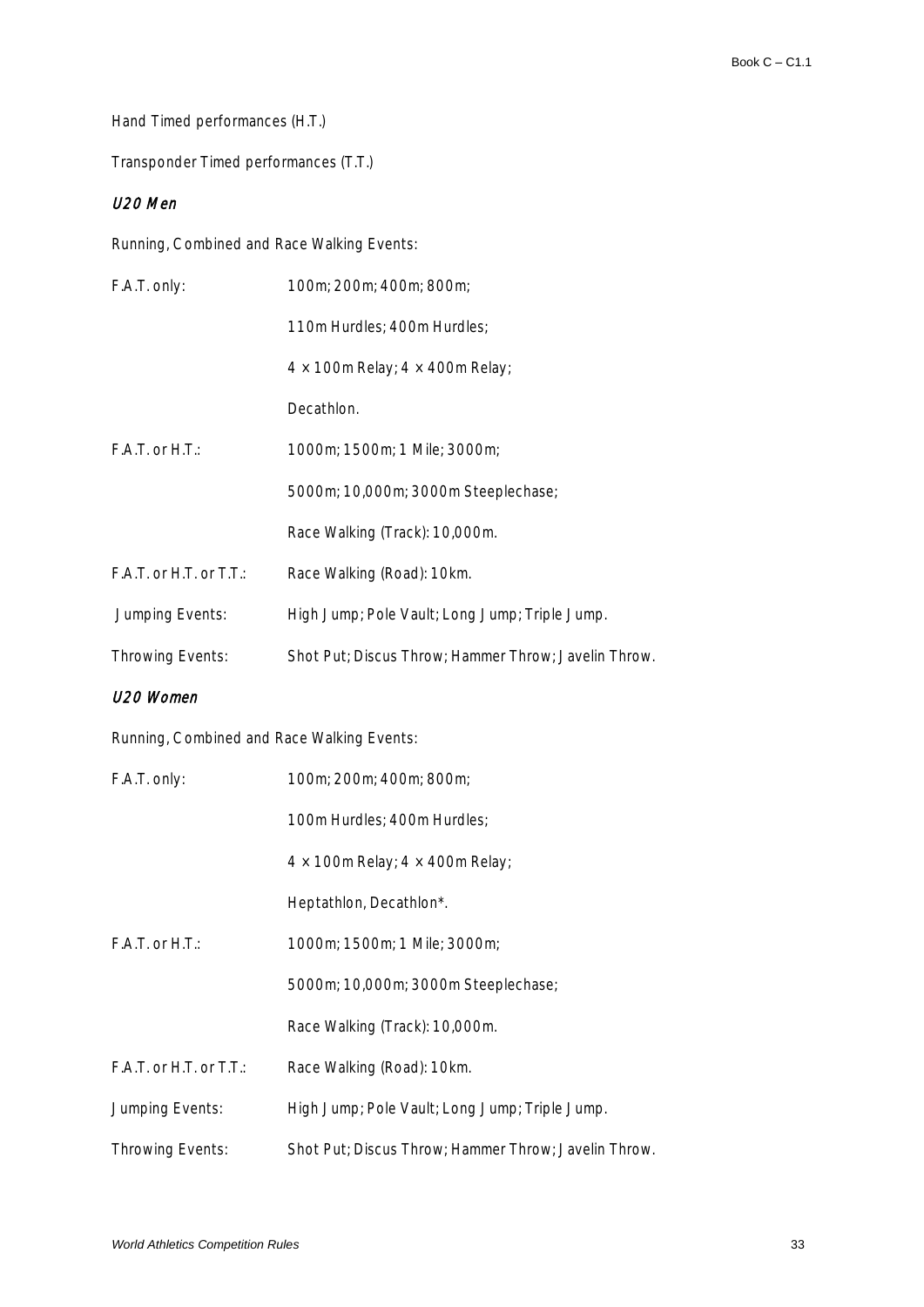\*Only ratified if over 7300 points.

#### 34. Events for which World Indoor Records are Recognised

Fully Automatically Timed performances (F.A.T.)

Hand Timed performances (H.T.)

# Men

Running, Combined and Race Walking Events:

| F.A.T. only:                               | 50m; 60m; 200m; 400m; 800m;                     |
|--------------------------------------------|-------------------------------------------------|
|                                            | 50m Hurdles; 60m Hurdles;                       |
|                                            | $4 \times 200$ m Relay; $4 \times 400$ m Relay; |
|                                            | Heptathlon.                                     |
| F.A.T. or H.T.:                            | 1000m; 1500m; 1 Mile; 3000m; 5000m;             |
|                                            | $4 \times 800$ m Relay;                         |
|                                            | Race Walking: 5000m.                            |
| Jumping Events:                            | High Jump; Pole Vault; Long Jump; Triple Jump.  |
| Throwing Event:                            | Shot Put.                                       |
| Women                                      |                                                 |
| Running, Combined and Race Walking Events: |                                                 |
| F.A.T. only:                               | 50m; 60m; 200m; 400m; 800m;                     |
|                                            |                                                 |
|                                            | 50m Hurdles; 60m Hurdles;                       |
|                                            | $4 \times 200$ m Relay; $4 \times 400$ m Relay; |
|                                            | Pentathlon.                                     |
| F.A.T. or H.T.:                            | 1000m; 1500m; 1 Mile; 3000m; 5000m;             |
|                                            | $4 \times 800$ m Relay;                         |
|                                            | Race Walking: 3000m.                            |
| Jumping Events:                            | High Jump; Pole Vault; Long Jump; Triple Jump.  |